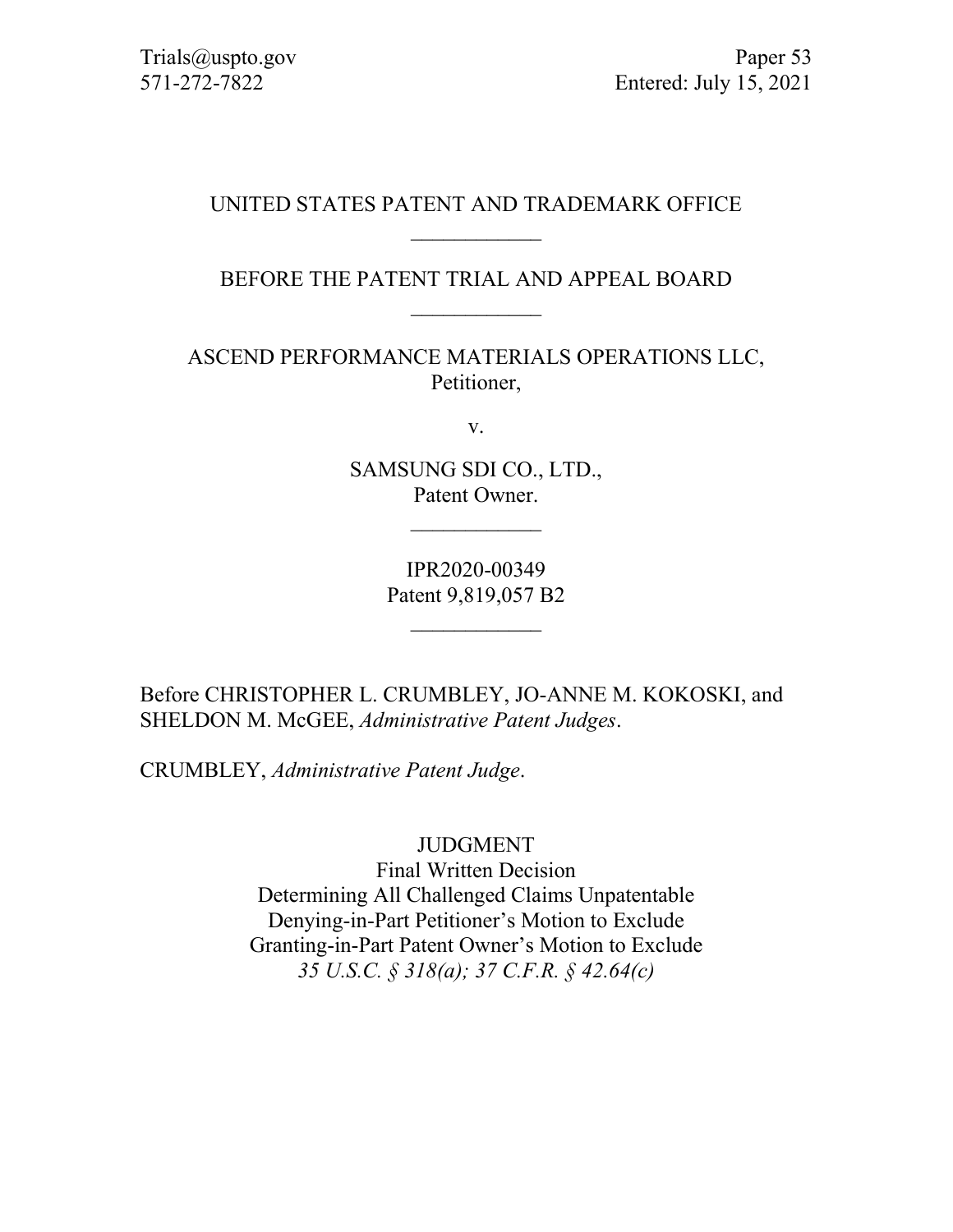#### I. INTRODUCTION

In this *inter partes* review, instituted pursuant to 35 U.S.C. § 314, Ascend Performance Materials Operations LLC ("APM") challenges the patentability of claims 1–5 and 13–17 of U.S. Patent No. 9,819,057 B2 (Ex. 1001, "the '057 patent"), owned by Samsung SDI Co., Ltd. ("Samsung").

We have jurisdiction under 35 U.S.C. § 6. This Final Written Decision, issued pursuant to 35 U.S.C. § 318(a) and 37 C.F.R. § 42.73, addresses issues and arguments raised during trial. For the reasons discussed below, we determine that APM has shown by a preponderance of the evidence that claims 1–5 and 13–17 of the '057 patent are unpatentable.

#### *A. Procedural History*

On December 23, 2019, APM petitioned for an *inter partes* review of claims 1–5 and 13–17 of the '057 patent, and one day later filed a Corrected Petition.<sup>[1](#page-1-0)</sup> Paper 3 ("Pet."). Samsung filed a Preliminary Response. Paper 6. On July 16, 2020, we instituted an *inter partes* review of the challenged claims. Paper 13 ("Institution Decision" or "Inst. Dec."). Following institution, Samsung filed a Patent Owner Response (Paper 18, "PO Resp."), APM filed a Reply (Paper 30, "Pet. Reply"), and Samsung filed a Sur-Reply (Paper 35, "PO Sur-Reply").

APM relied upon the declaration testimony of Dr. Brett Lucht (Ex. 1002) to support the Petition. APM submitted an additional declaration of from Dr. Lucht with its Reply (Ex. 1037). Samsung took cross-

<span id="page-1-0"></span> $<sup>1</sup>$  The Corrected Petition appears to be identical to the originally-filed</sup> Petition, except for non-substantive corrections to the Table of Authorities.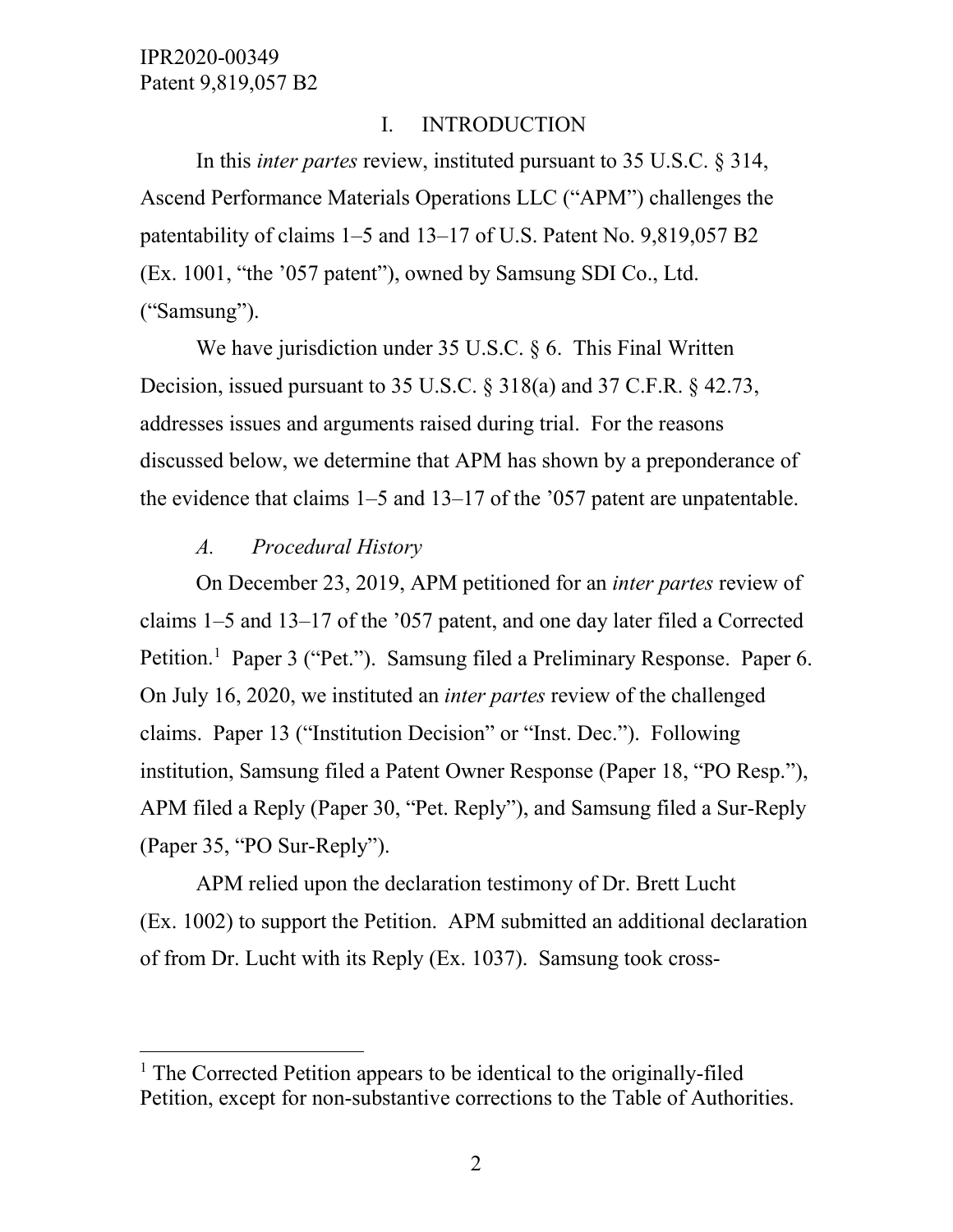examination of Dr. Lucht via deposition and submitted the transcript. Ex. 2049.

Samsung submitted the declaration testimony of three witnesses along with its Preliminary Response: Dr. Menahem Anderman (Ex. 2003), Dr. Seung Bum Suh (Ex. 2004), and Dr. Dai-In Park (Ex. 2005). With its Patent Owner's Response, Samsung submitted supplemental declarations from each of these three witnesses. Ex. 2021 (Anderman); Ex. 2022 (Suh); Ex. 2023 (Park). APM took cross-examination of all three witnesses via deposition and submitted the transcripts. Ex. 1041 (Anderman); Ex. 1042 (Suh); Ex. 1043 (Park).

APM filed a Motion to Exclude, seeking to exclude from the record the declaration testimony of Dr. Anderman and Dr. Suh, as well as various exhibits submitted with Samsung's Sur-Reply. Paper 38, "Pet. Mot. Exclude." Samsung filed an Opposition (Paper 45, "PO Opp. Exclude") and APM filed a Reply in support of its motion (Paper 47, "Pet. Exclude Reply"). Samsung also filed a Motion to Exclude, seeking to exclude various exhibits as irrelevant or lacking authentication. Paper 39 ("PO Mot. Exclude"). APM filed an Opposition (Paper 42, "Pet. Opp. Exclude") and Samsung filed a Reply (Paper 46, "PO Exclude Reply").

Samsung also filed a Motion for Leave to Petition For a Certificate of Correction (Paper 9), which APM opposed (Paper 12). In an Order (Paper 52) entered concurrently with this Decision, we grant Samsung's Motion. The proposed certificate of correction does not affect the grounds on which we determine the challenged claims to be unpatentable herein, and the corrections have no bearing on the outcome of this *inter partes* review.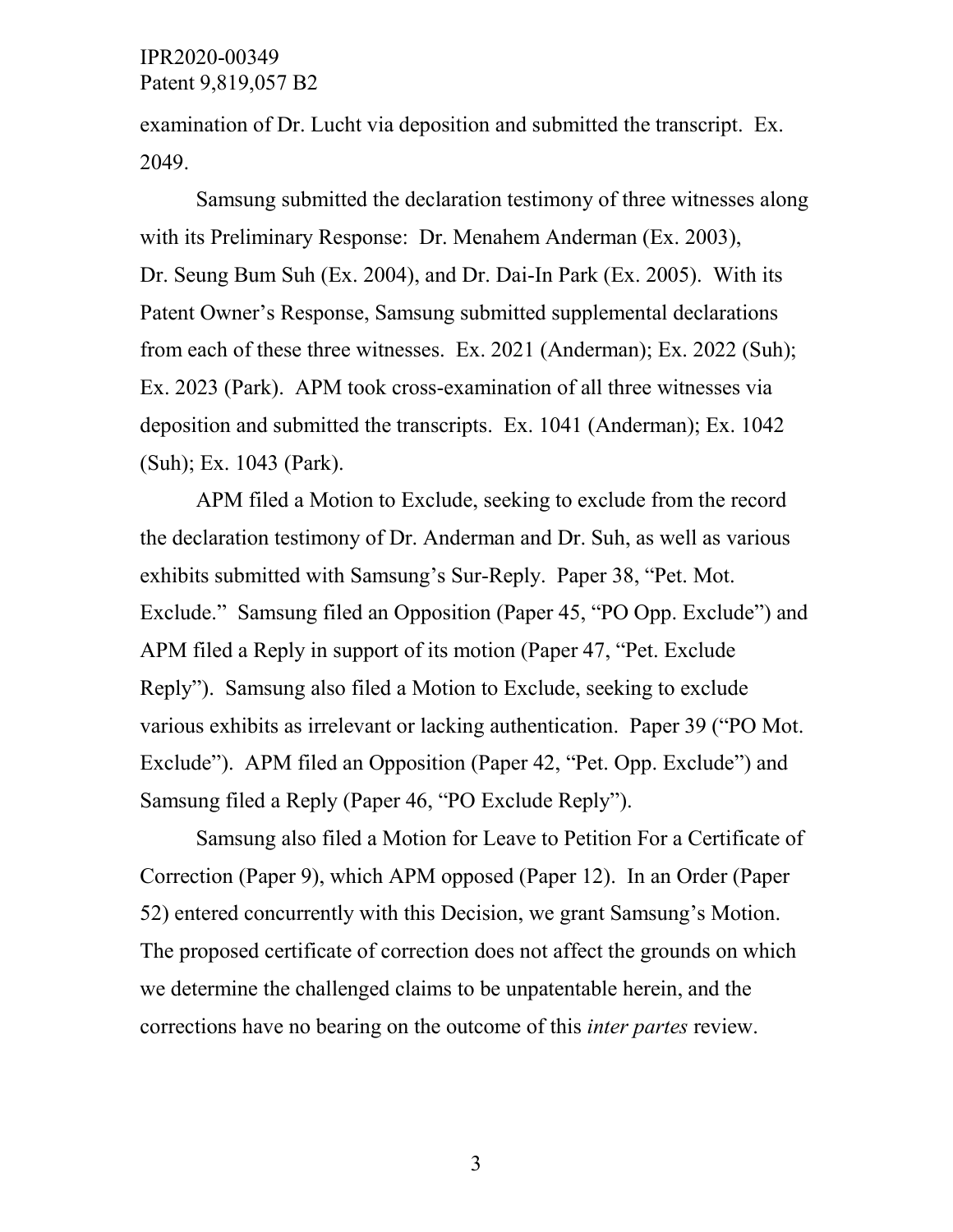Oral hearing was requested by both parties. Papers 36, 37. We heard argument on April 22, 2021, and a transcript of the hearing has been entered into the record. Paper 51 ("Tr.").

#### *B. Related Proceedings*

APM and Samsung both state that there is no pending litigation involving the '057 patent or any other related proceeding. Pet. 2; Paper 4, 1.

# *C. The '057 Patent*

The '057 patent, entitled "Rechargeable Lithium Battery," issued November 14, 2017, from an application for patent filed March 14, 2013. Ex. 1001, [22], [45], [54]. The patent claims priority to Provisional Application No. 61/698,311, filed September 7, 2012. *Id*. at [60]. The '057 patent addresses a feature of rechargeable lithium batteries known as thermal impact durability, which is the ability of a battery to withstand high temperatures caused by continuous charging or storage in a hot environment. *Id.* at 1:49–56. In particular, the electrolyte of the battery may, when exposed to heat, decompose and generate gas which may cause the battery to rupture or explode. *Id*. The '057 patent states that thermal impact durability may be improved by including additives in the electrolyte composition. *Id*.

Specifically, the '057 patent discloses a battery comprising a nitrile additive having a specific chemical formula, as follows:

Chemical Formula 1

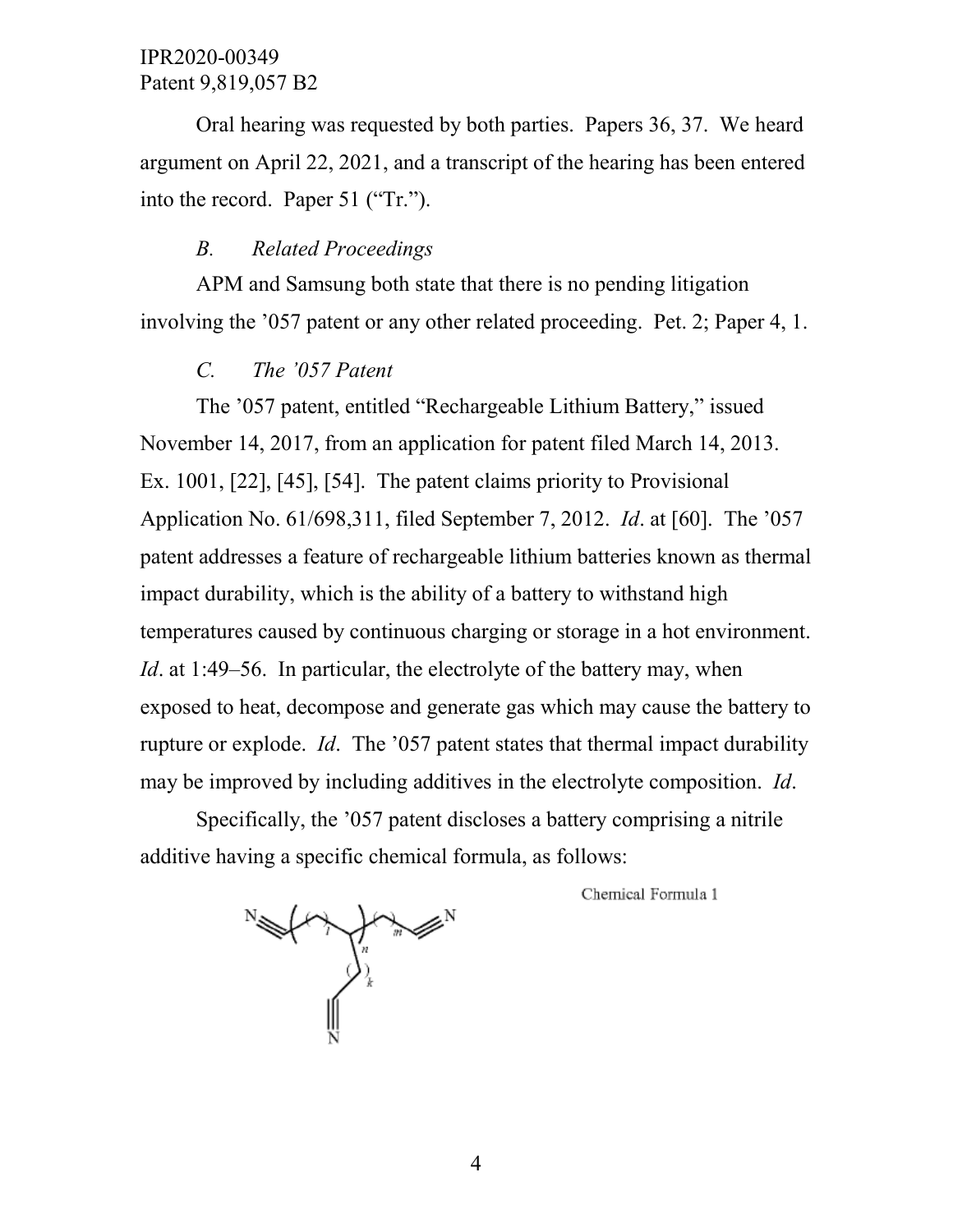In Chemical Formula 1, each of k, l, and m is an integer between 0 and 20, selected such that the compound has an asymmetric structure, and n is an integer between 1 and 7. *Id*. at 2:10–14, 19–20. The patent defines "asymmetric structure" as "asymmetric about the central carbon atom (i.e., the central carbon atom depicted in the general formula of Chemical Formula 1)." *Id*. at 2:14–19. In one embodiment according to the '057 patent, k, l, and m are selected such that they are different from one another. *Id*. at 2:18–19. The patent provides hexane tricarbonitriles (HTCN) as an exemplary class of compounds within Chemical Formula 1, and specifically mentions 1,3,6-hexane tricarbonitrile, 1,3,5-hexane tricarbonitrile, and 2,3,6- hexane tricarbonitrile.<sup>[2](#page-4-0)</sup> As an illustration of how these compounds fall within Chemical Formula 1, APM provides the following annotated diagram of 1,3,6-HTCN:



Pet. 11. As shown in the annotations, in 1,3,6-HTCN, k, l, and m are different  $(0, 2,$  and [3](#page-4-1), respectively), and n is  $1<sup>3</sup>$ 

The inventors of the '057 patent theorize that, "due to a coordination bond between unshared electron pairs on the N at the terminal end of the CN

<span id="page-4-0"></span> $2$  The  $3$  to  $2$  patent and the parties also refer to these compounds as "hexane" Tri-Cyanide[s]." (*See, e.g.,* Ex. 1001, 4:1–5). We use the initialism "HTCN" herein to encompass either terminology.

<span id="page-4-1"></span><sup>&</sup>lt;sup>3</sup> Samsung provides a slightly different annotated diagram of 1,3,6-HTCN (Prelim. Resp. 28), but does not disagree with the values of k, l, m, or n.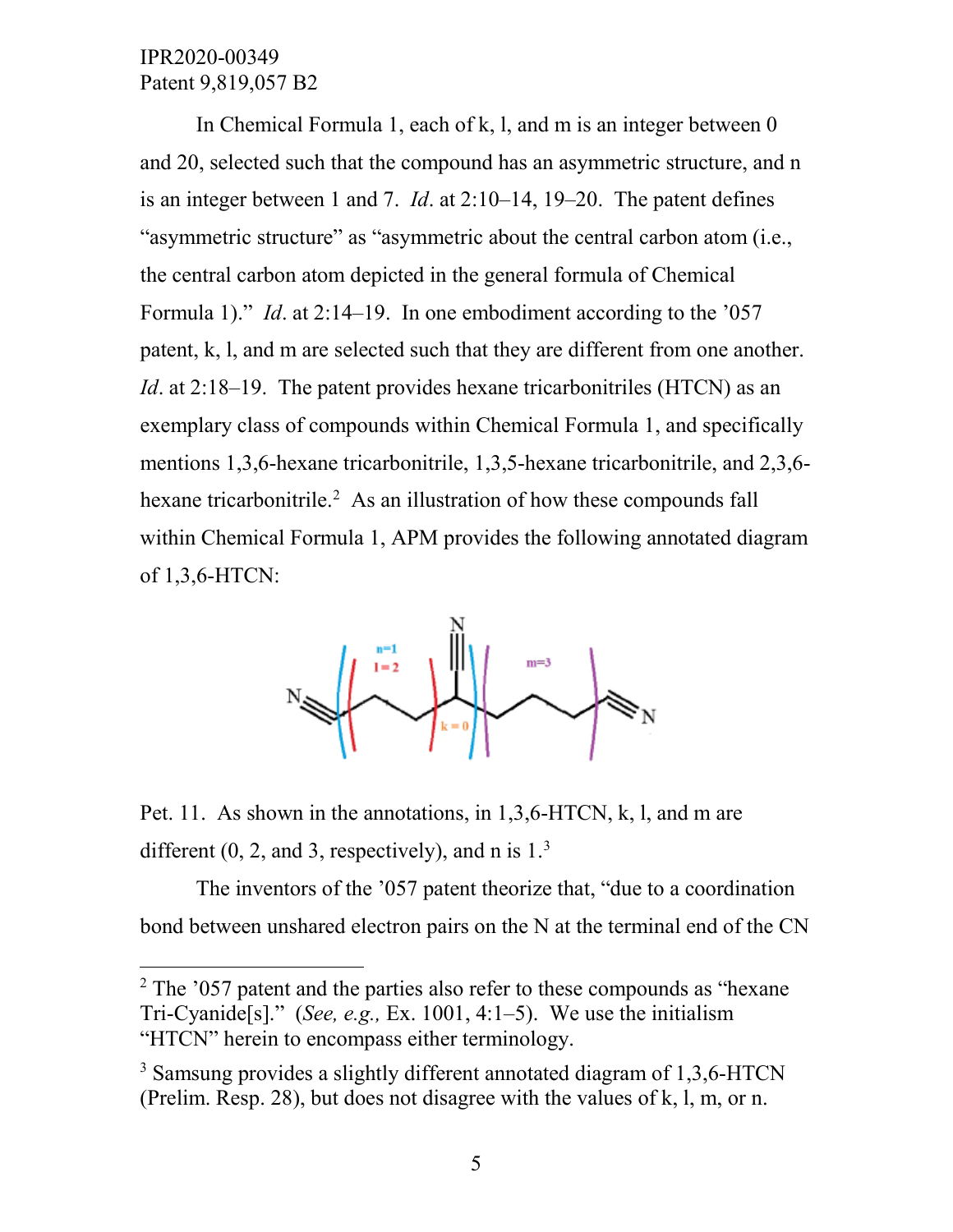group and various metals . . . of the positive active material," the disclosed compounds form a film on the surface of the positive electrode that helps improve the thermal impact durability of the battery. Ex. 1001, 4:53–60. The patent also notes that, due to the asymmetric nature of the compound, it forms a more stable and stronger bond than a symmetric compound, or a similar compound having only two CN groups at its terminal ends. *Id*. at  $5:5-12.$ 

### *D. The Challenged Claims*

APM challenges claims 1–5 and 13–17 of the '057 patent, of which claims 1 and 13 are independent. Claim 1, reproduced below, is illustrative of the subject matter of the challenged claims.

1. A rechargeable lithium battery, comprising:

a positive electrode;

a negative electrode;

an electrolyte; and

a compound represented by Chemical Formula 1 in at least one of the positive electrode, the negative electrode or the electrolyte:

Chemical Formula 1



wherein:

each of k, l and m is independently an integer of 0 to 20, and each of k, l and m are different from each other such that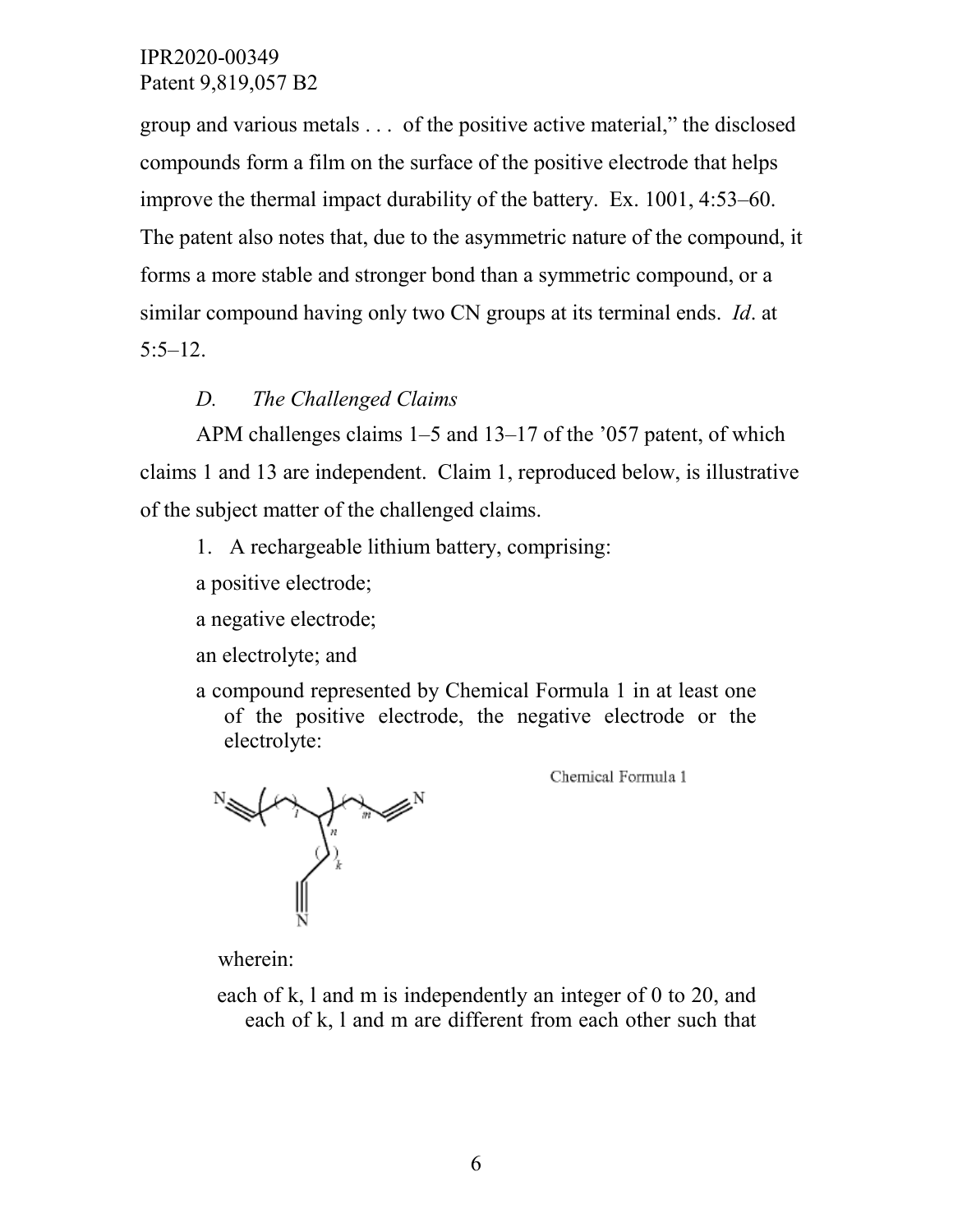> the compound of Chemical Formula 1 has an asymmetric structure, and

n is an integer of 1 to 7; and

wherein the compound represented by Chemical Formula 1 is present in the positive electrode, the negative electrode or the electrolyte in an amount of about 0.1 to about 10% based on a total weight of the positive electrode, the negative electrode or the electrolyte in which the compound represented by Chemical Formula 1 is present.

Ex. 1001, 16:10–36.

Claim 13 is substantively similar to claim 1, but recites an electrolyte composition comprising a solvent, lithium salt, and the compound of Chemical Formula 1 instead of the rechargeable lithium battery of claim 1. To the extent our analysis herein focuses on claim 1, it should be understood to apply equally to claim 13.

Claims 2–5 depend from claim 1, while claims 14–17 depend from claim 13. Each set of dependent claims is identical; in other words, the added limitation of claim 2 is the same as that added by claim 14, and so on. Neither party argues these sets of dependent claims individually, and our analysis herein as to claims 2–5 should be understood to apply equally to claims 14–17. Of particular note, claims 5 and 17 recite specific compounds as the compound of Chemical Formula 1: 1,3,6-Hexane Tri-Cyanide (1,3,6 tricyanohexane; 1,3,6-HTCN) or 1,2,6-Hexane Tri-Cyanide (1,2,6 tricyanohexane; 1,2,6-HTCN).

#### *E. Instituted Grounds*

We instituted an *inter partes* review of all claims challenged in the Petition on the following grounds of unpatentability: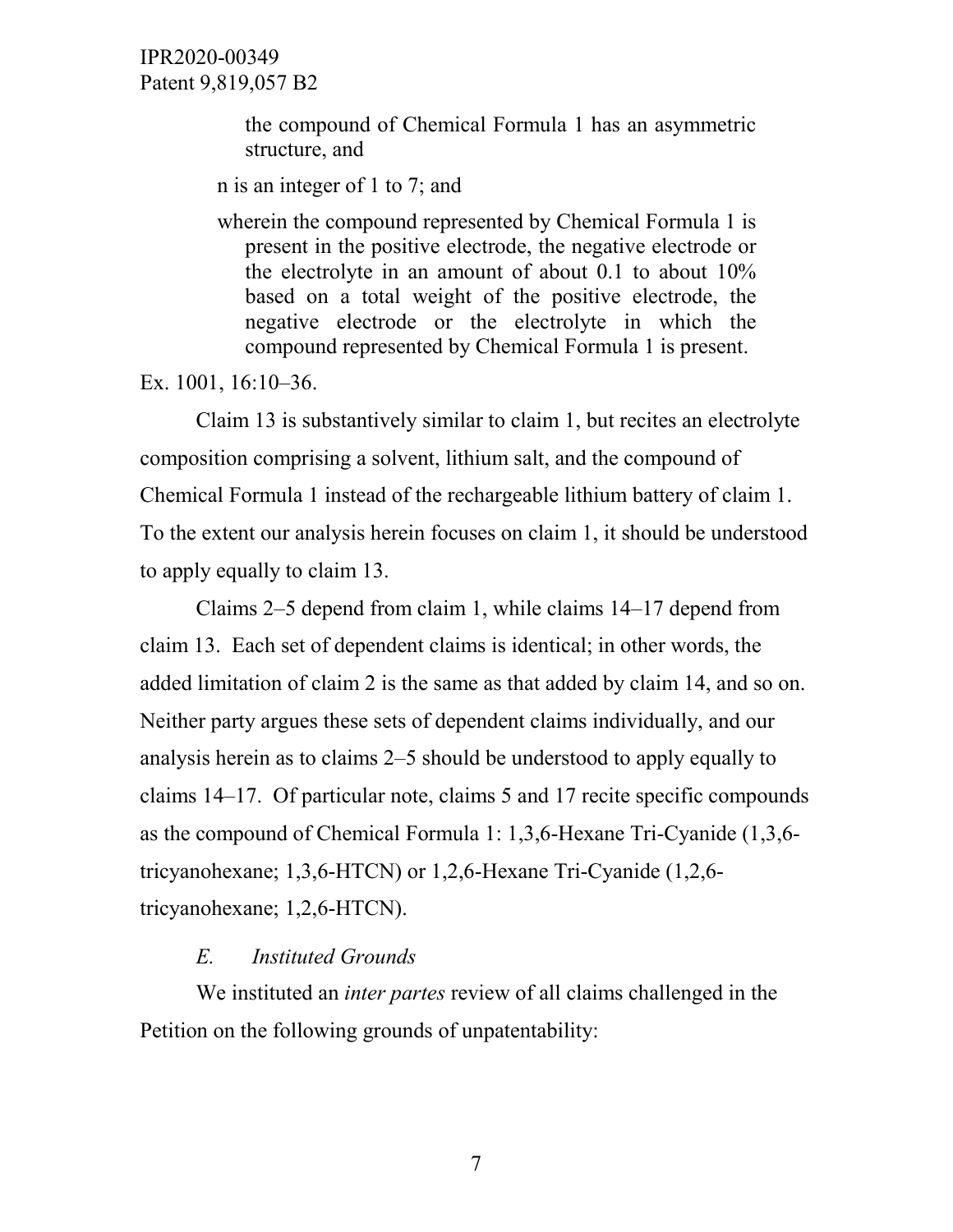IPR2020-00349 Patent 9,819,057 B2

| <b>Claims Challenged</b> | 35 U.S.C. $\S^4$ | <b>Reference(s)</b>             |
|--------------------------|------------------|---------------------------------|
| $1-5$ , $13-17$          | $102(b)$ or (a)  | Shimura <sup>5</sup>            |
| $1-4, 13-16$             | 102(b)           | Kotani <sup>6</sup>             |
| $1-5$ , $13-17$          | 103(a)           | Kotani, Yamada <sup>7</sup>     |
| $1-5$ , $13-17$          | 103(a)           | Fujii <sup>8</sup> , Yamada     |
| $1-5$ , $13-17$          | 103(a)           | Michot <sup>9</sup>             |
| $1-5$ , $13-17$          | 103(a)           | Michot, Sakata <sup>10</sup>    |
| $1-5$ , $13-17$          | 103(a)           | Michot, Takahashi <sup>11</sup> |

<span id="page-7-0"></span> <sup>4</sup> The Leahy-Smith America Invents Act ("AIA"), Pub. L. No. 112-29, 125 Stat. 284 (September 16, 2011), included revisions to 35 U.S.C. § 103 that became effective on March 16, 2013. Because the '057 patent issued from an application filed before March 16, 2013, we apply the pre-AIA versions of the statutory bases for unpatentability.

<span id="page-7-1"></span><sup>5</sup> International Patent Application No. WO 2012-029388 to Shimura et al., published March 8, 2012 (Ex. 1004). APM filed an English translation of the reference as Exhibit 1005; citations herein to "Shimura" are to the provided translation.

<span id="page-7-2"></span><sup>6</sup> Japanese Patent Application Publication No. JP 2010-073367 to Kotani et al., published April 2, 2010 (Ex. 1007). APM filed an English translation of the reference as Exhibit 1008; citations herein to "Kotani" are to the provided translation.

<span id="page-7-3"></span><sup>7</sup> U.S. Patent Application Publication No. 2011/0311864 A1 to Yamada et al., published December 22, 2011 (Ex. 1026).

<span id="page-7-4"></span><sup>8</sup> European Patent Application Publication No. EP 2 120 279 A1 to Fujii et al., published November 18, 2009 (Ex. 1006).

<span id="page-7-5"></span><sup>9</sup> Canadian Patent No. CA 2246955 C to Michot et al., issued December 22, 1999 (Ex. 1009). APM filed an English translation of the reference as Exhibit 1010; citations herein to "Michot" are to the provided translation.

<span id="page-7-6"></span><sup>10</sup> United States Patent Application Publication No. 2008/0102369 A1 to Sakata et al., published May 1, 2008 (Ex. 1018).

<span id="page-7-7"></span><sup>11</sup> United States Patent Application Publication No. 2010/0028786 A1 to Takahashi, published February 4, 2010 (Ex. 1019).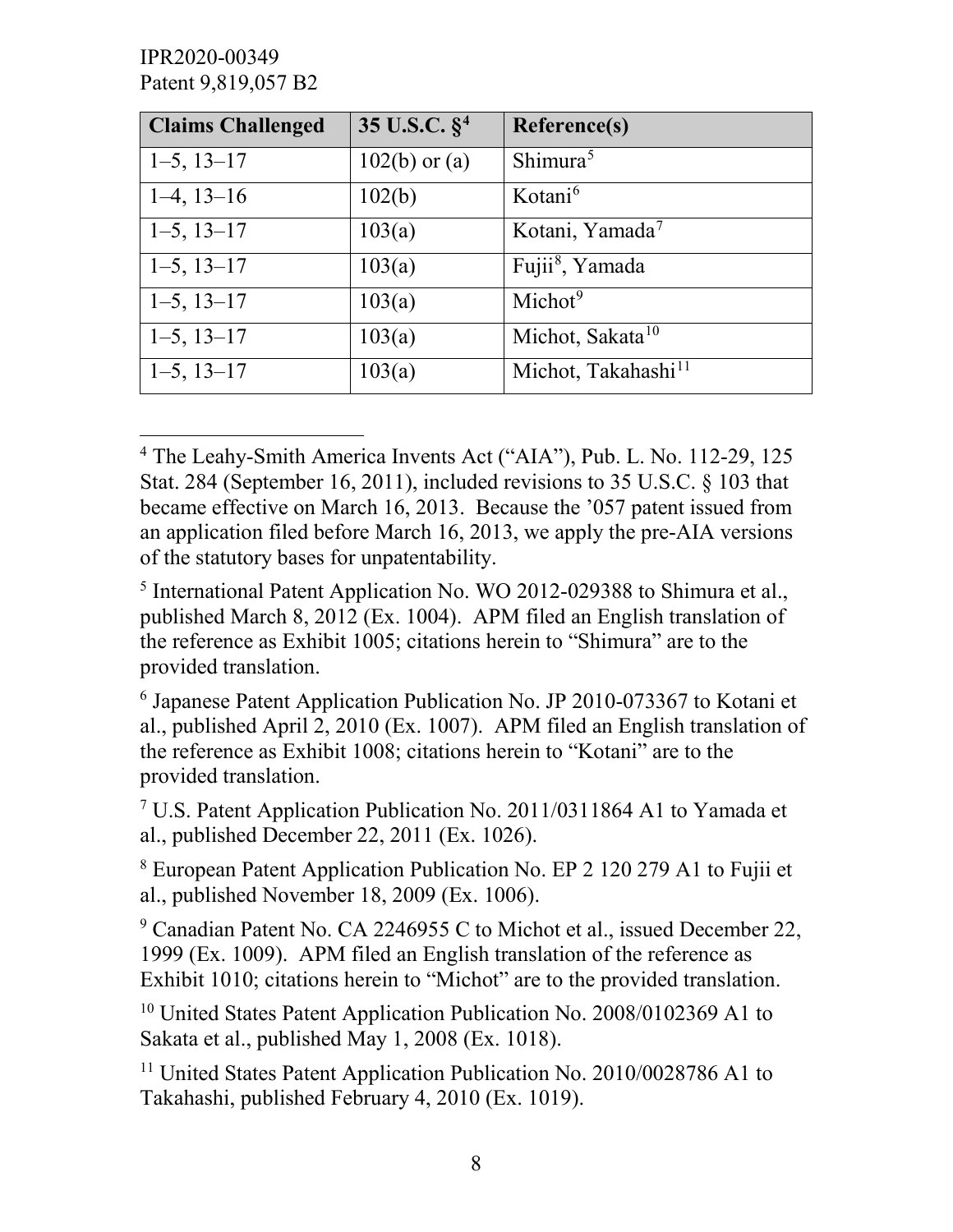Pet. 31. APM alleges that each of the asserted references are prior art to the '057 patent under 35 U.S.C. § 102(a) or (b). *Id.* at 30. During trial, Samsung only challenged the prior art status of Shimura, as discussed below. We find that the remaining references qualify as prior art to the '057 patent.

## II. APM MOTION TO EXCLUDE

APM's Motion to Exclude seeks to exclude Exhibits 2003 and 2021, the initial and supplemental Declarations, respectively, of Dr. Anderman, as well as Exhibit 2022, the supplemental Declaration of Dr. Suh. Pet. Mot. Exclude 1. APM also moves to exclude Exhibits 2047, 2048, and 2051, which are exhibits presented to Dr. Lucht during his deposition and submitted by Samsung with its Sur-Reply. *Id*. For the following reasons, we deny-in-part and dismiss-in-part APM's Motion.

#### *A. Anderman Testimony (Exs. 2003 & 2021)*

APM's argument that Dr. Anderman's testimony should be excluded is grounded in Federal Rule of Evidence (FRE) 702, because Samsung allegedly failed to establish Dr. Anderman's qualifications to testify as an expert witness. Pet. Mot. Exclude 1–2 (citing See *Daubert v. Merrell Dow Pharms., Inc.*, 509 U.S. 579, 597 (1993)). APM highlights Dr. Anderman's allegedly limited experience in the field of electrolyte additives, as well as various answers he gave during cross-examination that allegedly demonstrated his lack of knowledge of basic chemical concepts. *Id*. at 2–6.

Samsung defends Dr. Anderman's qualifications, but also argues that APM waived its FRE 702 objection to Dr. Anderman's testimony. PO Opp. Exclude 1–7. Samsung points out that APM did not serve any objection to Exhibit 2003 until October 16, 2020, well after the time period for serving objections to pre-institution evidence had passed. *Id*. at 1–2. And, when it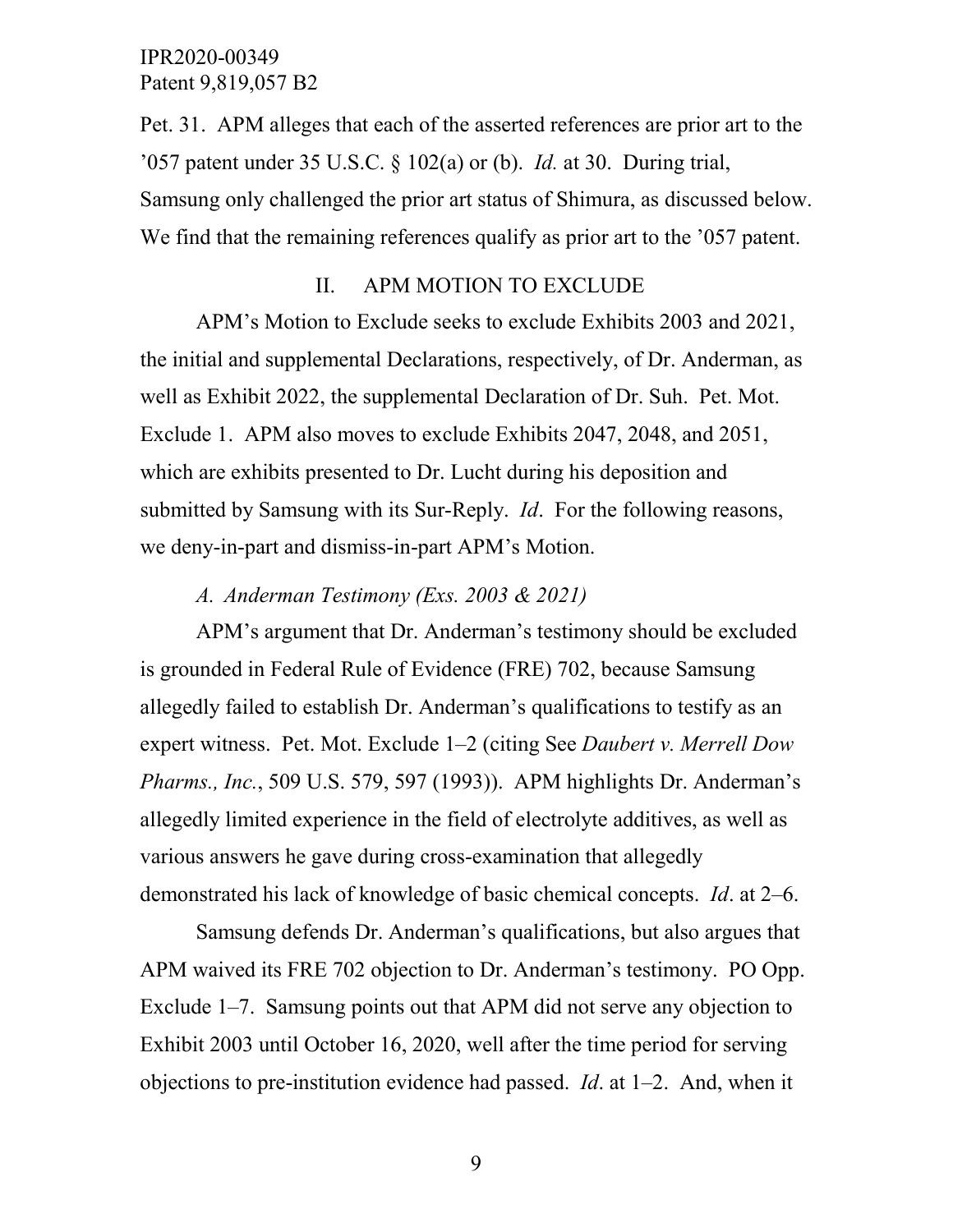did serve objections to both Exhibits 2003 and 2021, APM only presented hearsay objections under FRE 802 or relevance objections under FRE 403. Paper 19, 2, 4.

APM defends its objections as both timely and proper, and claims that any delay in objecting to Dr. Anderman's qualifications is excusable because the issue did not come to light until his deposition, at which time the normal period for serving objections had passed. Pet. Reply Exclude 1–4. APM also claims that its hearsay objections to Dr. Anderman's testimony "encompasses the issue of Dr. Anderman's qualification to testify as an expert," so a motion to exclude on the basis of FRE 702 is proper. *Id*. at 1– 2.

We have serious doubts regarding APM's explanation why its objections to Dr. Anderman's testimony were timely or proper. While we accept that some deficiencies in an expert's testimony may not come to light until deposition, Dr. Anderman's deposition did not take place until December 17, 2020, well after APM served its objections to the declarations on October 16. Ex. 1041. Furthermore, the proper procedure for late-arising objections would be to request a conference call with the Board to seek permission to file objections out of time, rather than to simply serve them and ask the Board to excuse the delay only when opposing counsel raises the issue. And even if APM's objections had been timely, we are not persuaded that an objection under FRE 802 for hearsay properly puts opposing counsel on notice of an objection to a witness's qualifications as an expert.

In any event, even if APM's FRE 702 objections were timely and proper, we would deny the Motion to Exclude. "The policy considerations for excluding expert testimony, such as those implemented by the gatekeeping framework established by the Supreme Court in *Daubert v.*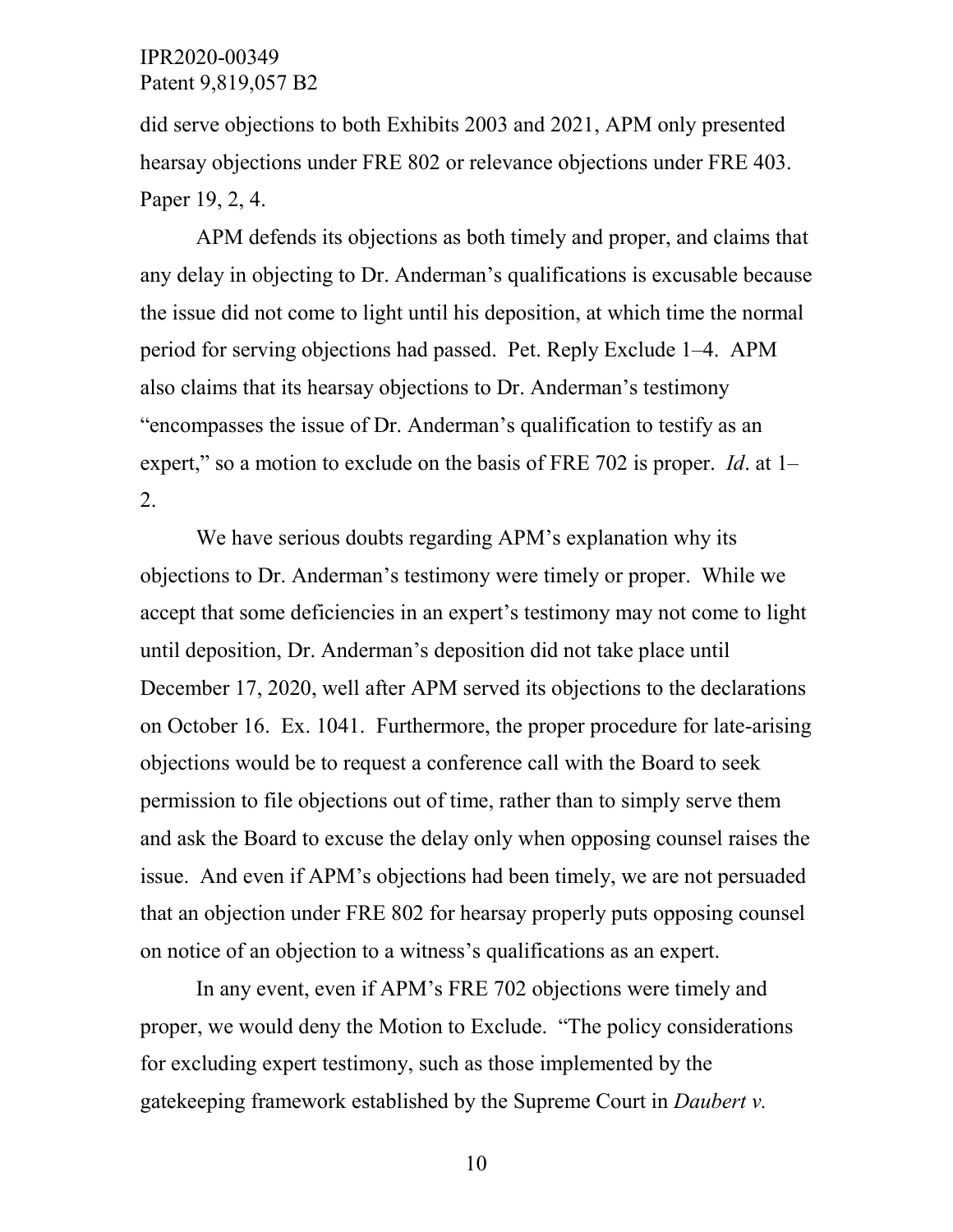*Merrell Dow Pharm., Inc.*, 509 U.S. 579 (1993), are less compelling in bench proceedings such as *inter partes* reviews than in jury trials." *Nestle Healthcare Nutrition, Inc. v. Steuben Foods, Inc*., IPR2015-00249, Paper 76 at 23 (PTAB June 2, 2016). To be sure, we take into account the qualifications of an expert witness—and any shortcomings revealed through cross-examination—when evaluating the weight to be given that witness's testimony. But the wholesale exclusion of a witness's declarations is rarely called for in a proceeding before the Board. We will evaluate Dr. Anderman's qualifications in determining the weight to be given his testimony.

#### B. *Suh Testimony (Ex. 2022)*

Dr. Suh's supplemental Declaration provides his testimony supporting Samsung's argument that Shimura is not prior art to the '057 patent. As discussed below, we do not reach the issue of antedation. For this reason, our decision in this matter would not change depending on whether Dr. Suh's supplemental Declaration is in the record, and thus APM's Motion as to this exhibit can be dismissed as moot.

#### *C. Sur-Reply Exhibits (Exs. 2047, 2048, 2052)*

APM moves to exclude three exhibits submitted for the first time with Samsung's Sur-Reply. Pet. Mot. Exclude 9–10. According to APM, these exhibits were introduced during the deposition of Dr. Lucht, and were objected to by APM's counsel at that time. *Id*. APM asserts that introducing exhibits with a sur-reply is in violation of the Board's procedural rules and deprived it of the ability to respond. *Id*.

Samsung contends that APM's Motion on this issue is improper, because it does not raise an evidentiary objection, but rather a procedural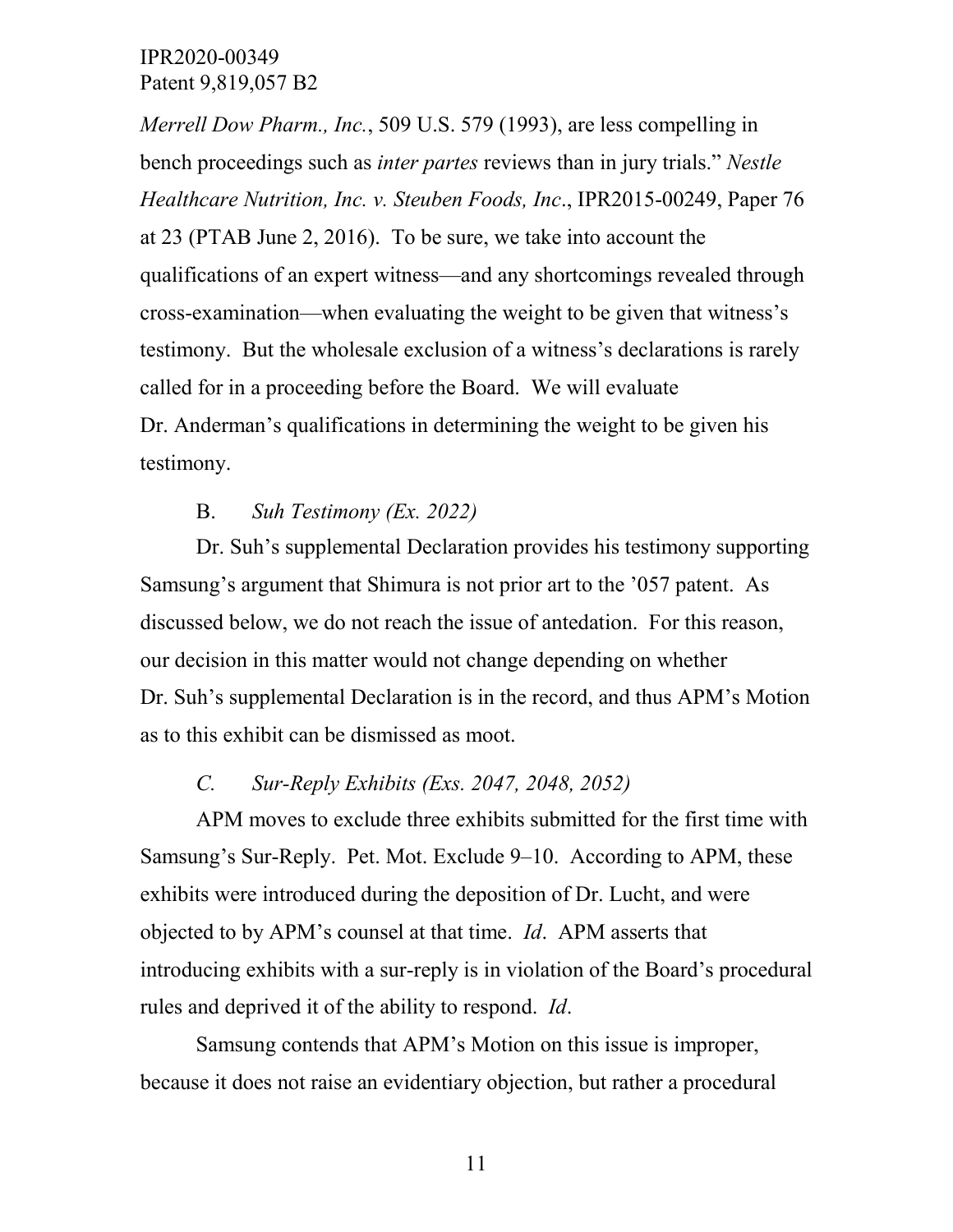violation. PO Opp. Exclude 12. Samsung directs us to our Consolidated Trial Practice Guide, which states that "[i]f a party believes that a brief filed by the opposing party . . . is accompanied by belatedly presented evidence . . . it may request authorization to file a motion to strike." *Id*. at 13 (quoting Consolidated Trial Practice Guide<sup>[12](#page-11-0)</sup> at 80 (Nov. 21, 2019)). Samsung also contends that submitting deposition exhibits with a sur-reply is proper under the Board's procedures, because the Consolidated Trial Practice Guide permits sur-replies to be accompanied by deposition transcripts. *Id*. (citing Consolidated Trial Practice Guide at 73).

We agree with Samsung that APM's objections to the late-filed exhibits should have been brought as a motion to strike, instead of a motion to exclude. That procedural infirmity aside, however, we would still deny APM's Motion on these exhibits. We do not fully adopt Samsung's rationale that *any* exhibit made of record during a deposition may be submitted with a sur-reply, because such a rule would give parties the incentive to raise completely new evidence during a deposition, and then introduce that evidence into the record with a sur-reply, depriving the opposing party the opportunity to fully address that evidence. That said, if exhibits are introduced during a deposition for the purposes of testing the witness' testimony, a party should be able to submit those exhibits with the transcript, so the Board has the full context available in order to evaluate the testimony. But such exhibits should be considered only for that purpose, not as evidence supporting the party's arguments on the merits.

Upon considering the content of Exhibits 2047, 2048, and 2051, we determine that they appear relevant to Samsung's cross-examination of

<span id="page-11-0"></span> <sup>12</sup> *Available at* https://www.uspto.gov/TrialPracticeGuideConsolidated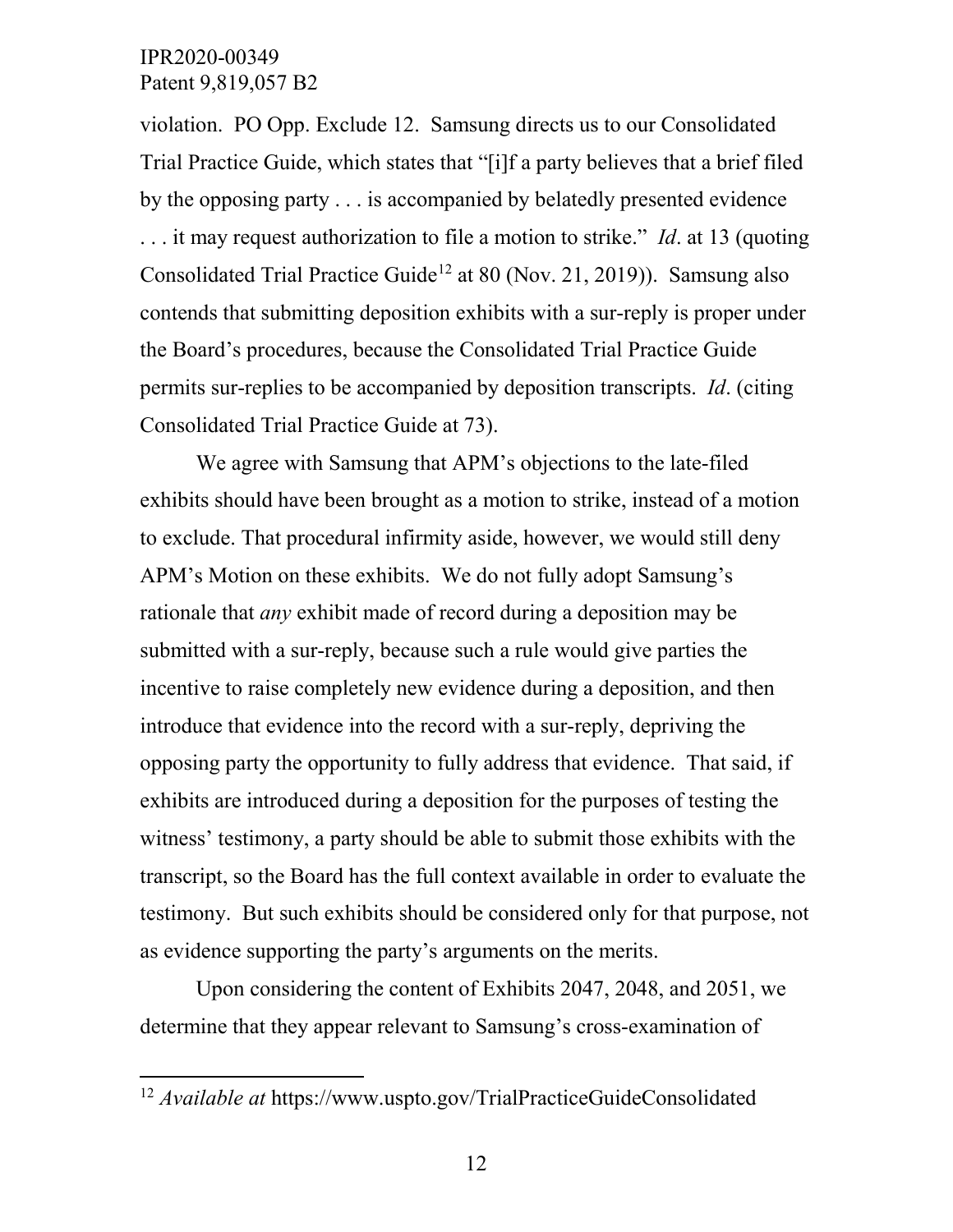Dr. Lucht, and thus constitute proper evidence to submit along with the deposition transcript. We will, however, consider the exhibits only for the purposes of evaluating Dr. Lucht's testimony, not for Samsung's arguments regarding the patentability of the challenged claims.

For these reasons, we *deny-in-part* and *dismiss-in-part* APM's Motion to Exclude.

#### III. SAMSUNG MOTION TO EXCLUDE

In its Motion to Exclude, Samsung asks that we exclude Exhibits 1012, 1020, and 1022[13](#page-12-0) under FRE 401 as irrelevant, because they were never relied upon in any of APM's briefs or in Dr. Lucht's testimony. PO Mot. Exclude 1. APM did not raise any opposition to the Motion as to these exhibits (*see* Pet. Opp. Exclude 4), and we thus grant Samsung's Motion to exclude Exhibits 1012, 1020, and 1022.

Samsung also moves to exclude Exhibit 1014 under FRE 901 as lacking authentication. *Id.* at 2. Exhibit 1014 is a comparison document allegedly showing the changes between the provisional application to which the '057 patent claims priority, and the subsequent nonprovisional application that issued as the '057 patent. *Id*. Because our decision below relies on the actual text of the provisional and nonprovisional applications and our own comparison of those documents—we have not relied on the comparison document of Exhibit 1014. Samsung's Motion as to this exhibit is, therefore, dismissed as moot.

For these reasons, we *grant-in-part* and *dismiss-in-part* Samsung's Motion to Exclude.

<span id="page-12-0"></span><sup>&</sup>lt;sup>13</sup> Samsung also moved to exclude Exhibit 1011 on this basis, but subsequently withdrew its Motion as to this exhibit. PO Reply Exclude 1.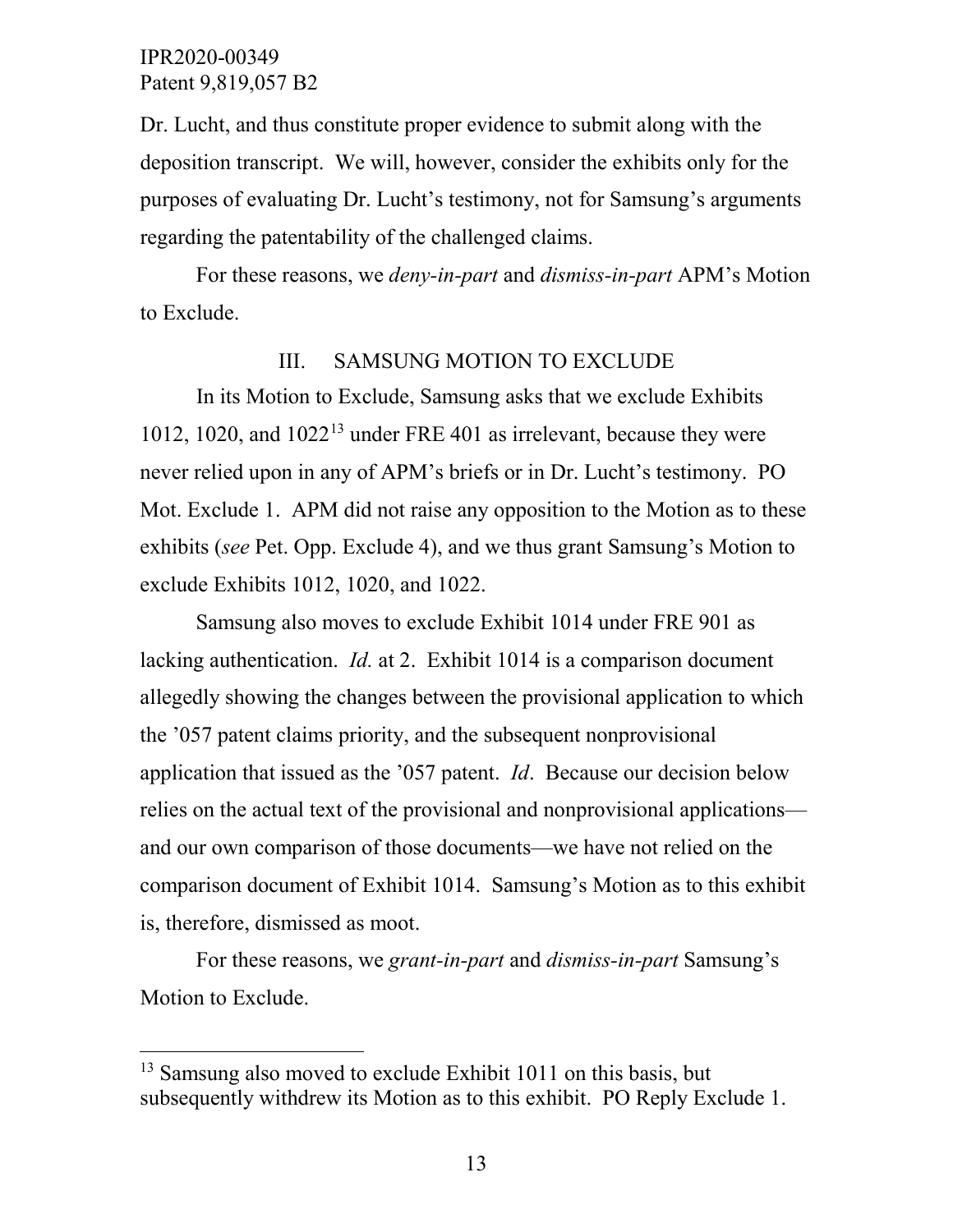#### IV. ANALYSIS OF UNPATENTABILITY

#### *A. Claim Construction*

For petitions such as this one, filed after November 13, 2018, claims "shall be construed using the same claim construction standard that would be used to construe the claim in a civil action under 35 U.S.C. 282(b)," which is articulated in *Phillips v. AWH Corp.*, 415 F.3d 1303 (Fed. Cir. 2005) (en banc). 37 C.F.R. § 100(b) (2019). Under the *Phillips* standard, the "words of a claim 'are generally given their ordinary and customary meaning,'" which is "the meaning that the term would have to a person of ordinary skill in the art in question at the time of the invention, i.e., as of the effective filing date of the patent application." *Phillips*, 415 F.3d at 1312–13 (quoting *Vitronics Corp. v. Conceptronic, Inc.*, 90 F.3d 1576, 1582 (Fed. Cir. 1996). Only those terms in controversy need to be construed and only to the extent necessary to resolve the controversy. *See Nidec Motor Corp. v. Zhongshan Broad Ocean Motor Co.*, 868 F.3d 1013, 1017 (Fed. Cir. 2017) (quoting *Vivid Techs., Inc. v. Am. Sci. & Eng'g, Inc.*, 200 F.3d 795, 803 (Fed. Cir. 1999)).

In our Institution Decision, we held that the claim term "asymmetric structure" required no further construction beyond the express requirements of the claim itself. Inst. Dec. 16. Specifically, because claim 1 requires that the values of k, l, and m are different in the compound of Chemical Formula 1, we reasoned that the resulting compound, by definition, must be asymmetric. *Id*. We also held that, in the context of Chemical Formula 1, the values of k, l, and m are determined by counting "the number of bridging carbon atoms between nitrile groups." *Id*. at 21. During trial, the parties continued to dispute the meaning of these claim terms. *See* PO Resp. 29–38; Pet. Reply 11–16. Because we can resolve the question of patentability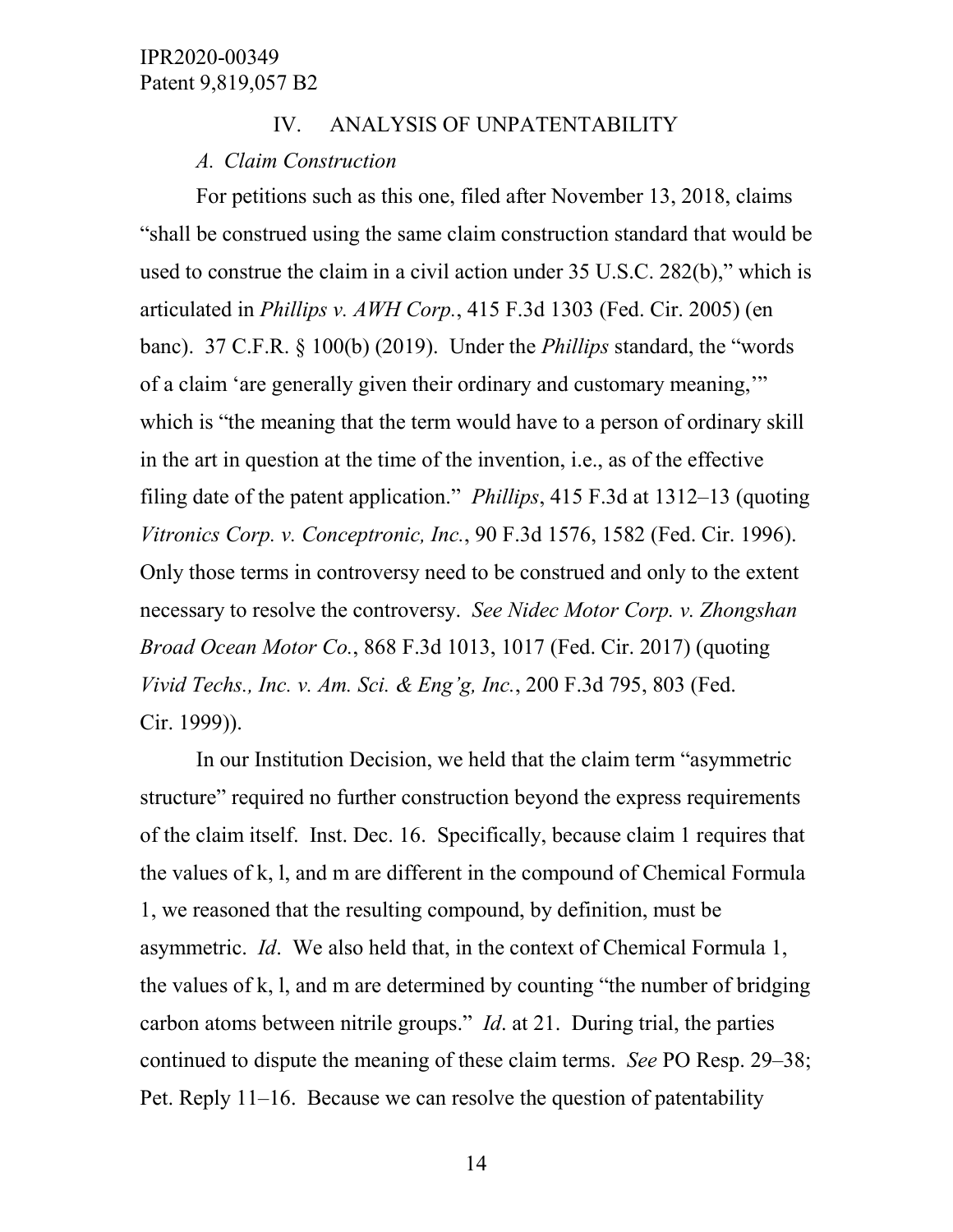without relying on either of these constructions, we need not revisit them in this Decision.

Prior to institution, the parties also disputed the meaning of Chemical Formula 1; namely, whether the compound depicted in the formula was permitted to have alkyl substituents. Our Institution Decision did not reach this question, as we did not consider it necessary to determine whether to institute trial. During trial, however, it became clear that the parties' dispute over this claim term is central to the question of whether the '057 patent is entitled to claim priority to the filing date of its provisional application. We, therefore, will take up the construction of Chemical Formula 1 when we resolve the question of priority below.

## *B. Level of Ordinary Skill in the Art*

Factors pertinent to a determination of the level of ordinary skill in the art include "(1) the educational level of the inventor; (2) type of problems encountered in the art; (3) prior art solutions to those problems; (4) rapidity with which innovations are made; (5) sophistication of the technology; and (6) educational level of workers active in the field." *Envtl. Designs, Ltd. v. Union Oil Co*., 713 F.2d 693, 696–697 (Fed. Cir. 1983) (citing *Orthopedic Equip. Co. v. All Orthopedic Appliances, Inc.,* 707 F.2d 1376, 1381–82 (Fed. Cir. 1983)). Not all such factors may be present in every case, and one or more of these or other factors may predominate in a particular case. *Id*. Moreover, "[t]hese factors are not exhaustive but are merely a guide to determining the level of ordinary skill in the art." *Daiichi Sankyo Co. v. Apotex, Inc*., 501 F.3d 1254, 1256 (Fed. Cir. 2007). In determining a level of ordinary skill, we also may look to the prior art, which may reflect an appropriate skill level. *Okajima v. Bourdeau*, 261 F.3d 1350, 1355 (Fed.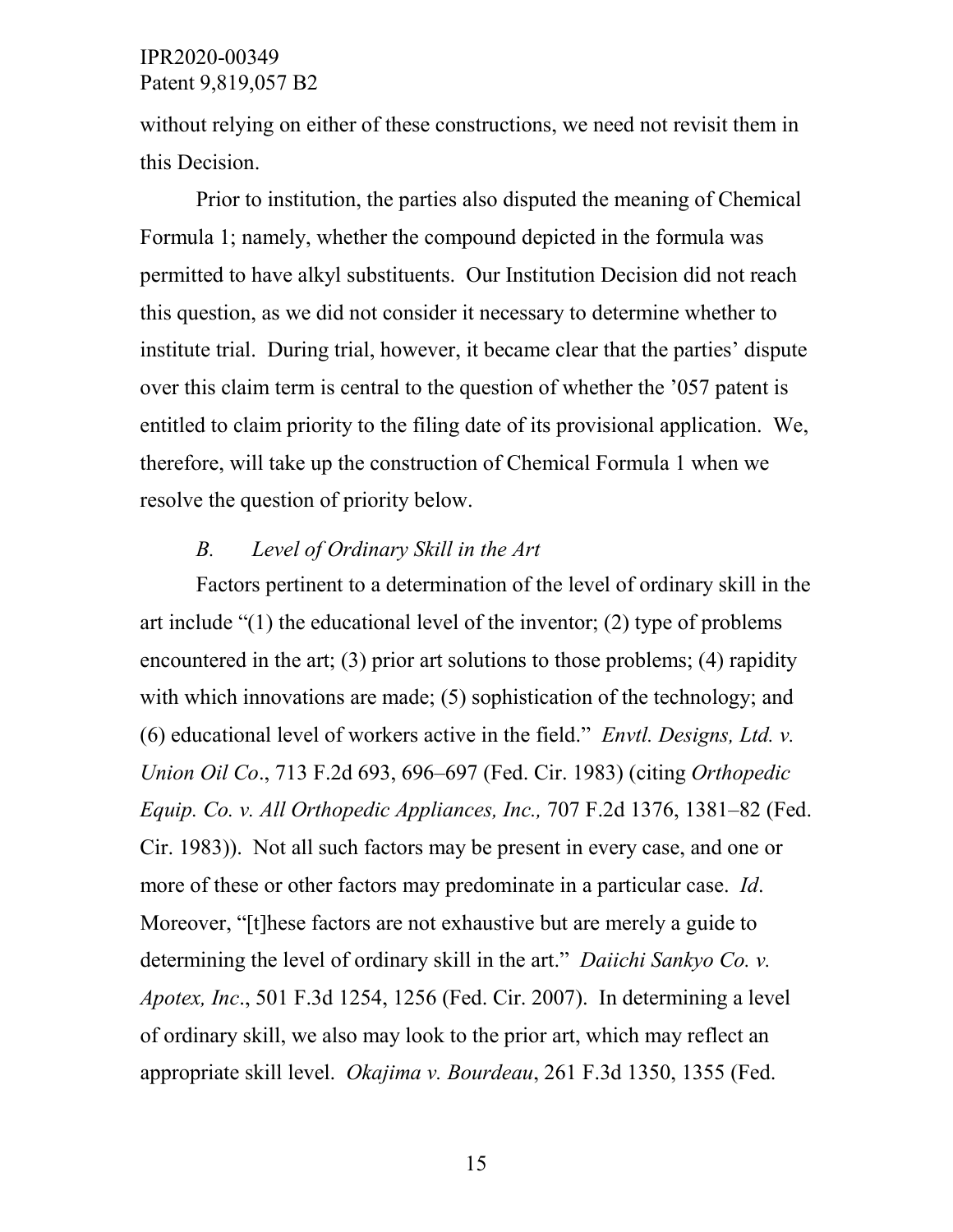Cir. 2001). Additionally, the Supreme Court informs us that "[a] person of ordinary skill is also a person of ordinary creativity, not an automaton." *KSR Int'l Co. v. Teleflex Inc.*, 550 U.S. 398, 421 (2007).

To establish the level of ordinary skill, APM relies on the Declaration of Dr. Lucht. Pet. 22–23 (citing Ex. 1002  $\P$  11). Dr. Lucht testifies that a person having ordinary skill in the art at the time of the invention would "typically have a bachelor's degree in chemistry or chemical engineering with at least three years of experience working in the field of lithium ion batteries and electrolyte technology." Ex. 1002 ¶ 11. Samsung, citing the testimony of Dr. Anderman, contends that the person of ordinary skill would have "at least a bachelor's degree in chemistry or chemical engineering with at least five years' experience in the field of rechargeable lithium battery research, development, and design." PO Resp. 38 (citing Ex. 2003 ¶ 31). As we noted in the Institution Decision, both parties appear to be in general agreement regarding the level of skill, and neither party contends that the minor distinction of three versus five years of experience would have any effect on our analysis of APM's challenges. Samsung agrees, noting that "the differences in the parties' proposed level of ordinary skill in the art should not have a material impact on the Board's patentability analysis." PO Resp. 38.

# *C. Principles of Law*

To prevail in challenging Samsung's claims, APM must demonstrate by a preponderance of the evidence that the claims are unpatentable. 35 U.S.C. § 316(e) (2012); 37 C.F.R. § 42.1(d). In order to find a claim anticipated, we must find not only that all elements of a claim are disclosed within the four corners of a single prior art reference, but that the elements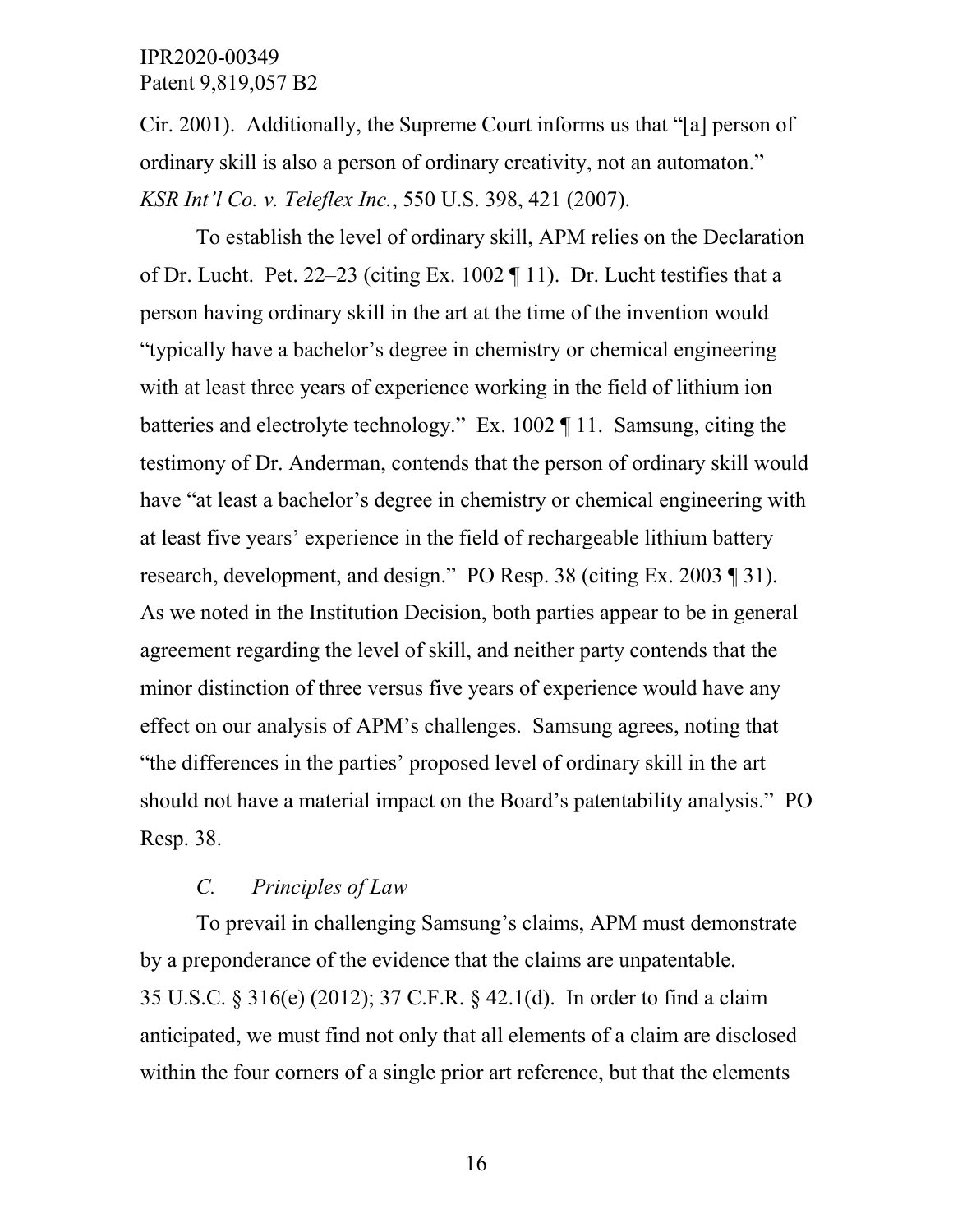are "arranged as in the claim." *Net MoneyIN, Inc. v. VeriSign, Inc.*, 545 F.3d 1359, 1369 (Fed. Cir. 2008).

A claim is unpatentable under 35 U.S.C. § 103 if "the differences between the subject matter sought to be patented and the prior art are such that the subject matter as a whole would have been obvious at the time the invention was made to a person having ordinary skill in the art to which said subject matter pertains." *KSR*, 550 U.S. at 406. The question of obviousness is resolved on the basis of underlying factual determinations, including: (1) the scope and content of the prior art; (2) any differences between the claimed subject matter and the prior art; (3) the level of ordinary skill in the art; and (4) when available, evidence such as commercial success, long felt but unsolved needs, and failure of others. *Graham v. John Deere Co*., 383 U.S. 1, 17–18 (1966); *see also KSR*, 550 U.S. at 407 ("While the sequence of these questions might be reordered in any particular case, the [*Graham*] factors continue to define the inquiry that controls.").

The Supreme Court made clear that we apply "an expansive and flexible approach" to the question of obviousness. *KSR*, 550 U.S. at 415. Whether a patent claiming the combination of prior art elements would have been obvious is determined by whether the improvement is more than the predictable use of prior art elements according to their established functions. *Id.* at 417. Reaching this conclusion, however, requires more than merely showing that the prior art includes separate references covering each separate limitation in a challenged claim. *Unigene Labs., Inc. v. Apotex, Inc*., 655 F.3d 1352, 1360 (Fed. Cir. 2011). Rather, obviousness additionally requires that a person of ordinary skill at the time of the invention "would have selected and combined those prior art elements in the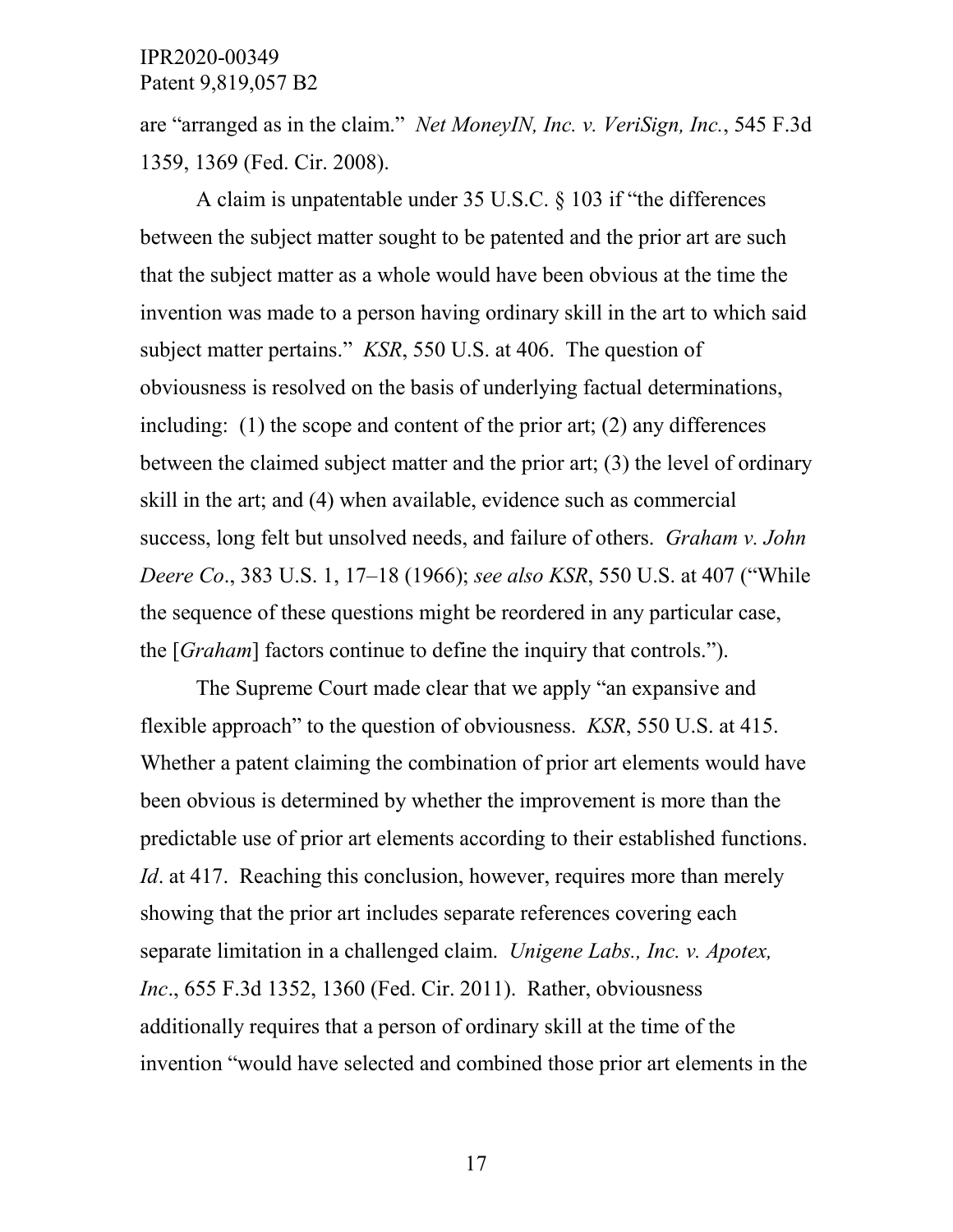normal course of research and development to yield the claimed invention." *Id*.

#### *D. Anticipation by Shimura*

APM contends that claims 1–5 and 13–17 are anticipated by the disclosure of Shimura. Pet. 34–40.

#### *1. Shimura*

Shimura describes a battery having a positive and negative electrode, as well as an electrolyte solution including a nitrile compound. Ex. 1005, claim 1. Shimura provides several examples of its battery. *Id*. at Table 1. Example 15, in particular, discloses a battery having 2% 1,3,6 hexanetricarbonitrile in its electrolyte solution. *Id*. Dr. Lucht testifies that 1,3,6-hexanetricarbontrile is a synonym for 1,3,6-hexane tri-cyanide, one of the compounds recited in dependent claims 5 and 17 of the '057 patent. Ex. 1002 ¶ 82. Notably, Samsung does not contest the disclosure of Shimura, or contend that it does not anticipate the challenged claims if it is prior art to the '057 patent. We, therefore, turn to the question of Shimura's prior art status.

#### *2. Availability of Shimura as Prior Art*

APM contends that Shimura is prior art to the '057 patent for two alternative reasons. First, if the '057 patent is *not* entitled to claim priority to the September 7, 2012 filing date of its provisional application, and instead may only claim priority to the March 14, 2013 filing date of the nonprovisional, then Shimura is prior art under 35 U.S.C. § 102(b) because it was published on March 8, 2012, more than a year prior to the nonprovisional's filing date. APM argues that changes made to the nonprovisional application that issued as the '057 patent are not fully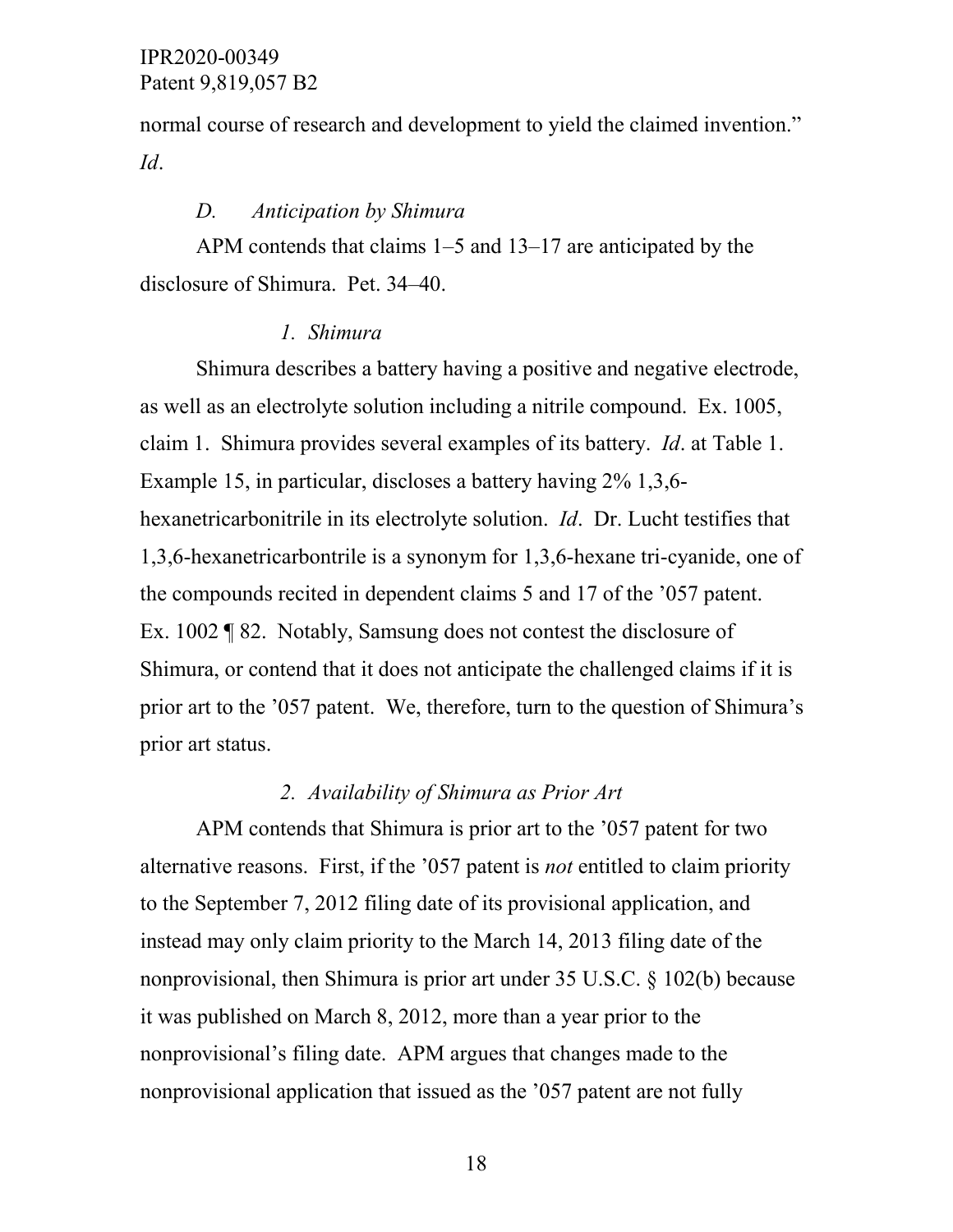supported by the disclosure of the provisional application. Samsung disputes this, and contends that the '057 patent is entitled to the provisional application's filing date.

Alternatively, if Samsung is correct that the '057 patent is entitled to the provisional filing date, then Shimura may be prior art under 35 U.S.C. § 102(a). If this is the case, however, Samsung attempts to swear behind Shimura by providing evidence that the inventors of the '057 patent conceived of the invention and reduced it to practice by at least February 21, 2012. APM, for its part, disputes Samsung's evidence of antedation.

As discussed below, we determine that the claims of the '057 patent, as interpreted in light of the disclosure of the nonprovisional application, are not fully supported by the disclosure of the provisional application. Therefore, Shimura is prior art to the '057 patent under  $\S$  102(b). We need not reach Samsung's evidence of antedation.

APM raises three arguments why the scope of the '057 patent is broader than that disclosed in the provisional application. First, APM argues that each issued claim of the patent includes the term "asymmetric," and that term was not defined in the provisional application. Pet. 7. But the nonprovisional application, and thus the '057 patent, provided a specific definition<sup>[14](#page-18-0)</sup> for the term that, APM argues, differs from what a person of ordinary skill would have understood the term to mean. *Id*. at 7–9. APM thus contends that the express definition broadened the scope of what is encompassed by an "asymmetric" compound. *Id*.

<span id="page-18-0"></span> <sup>14</sup> "As used herein, the term 'asymmetric structure' means that the compound of Chemical Formula 1 is asymmetric about the central carbon atom." Ex. 1001, 2:13–15.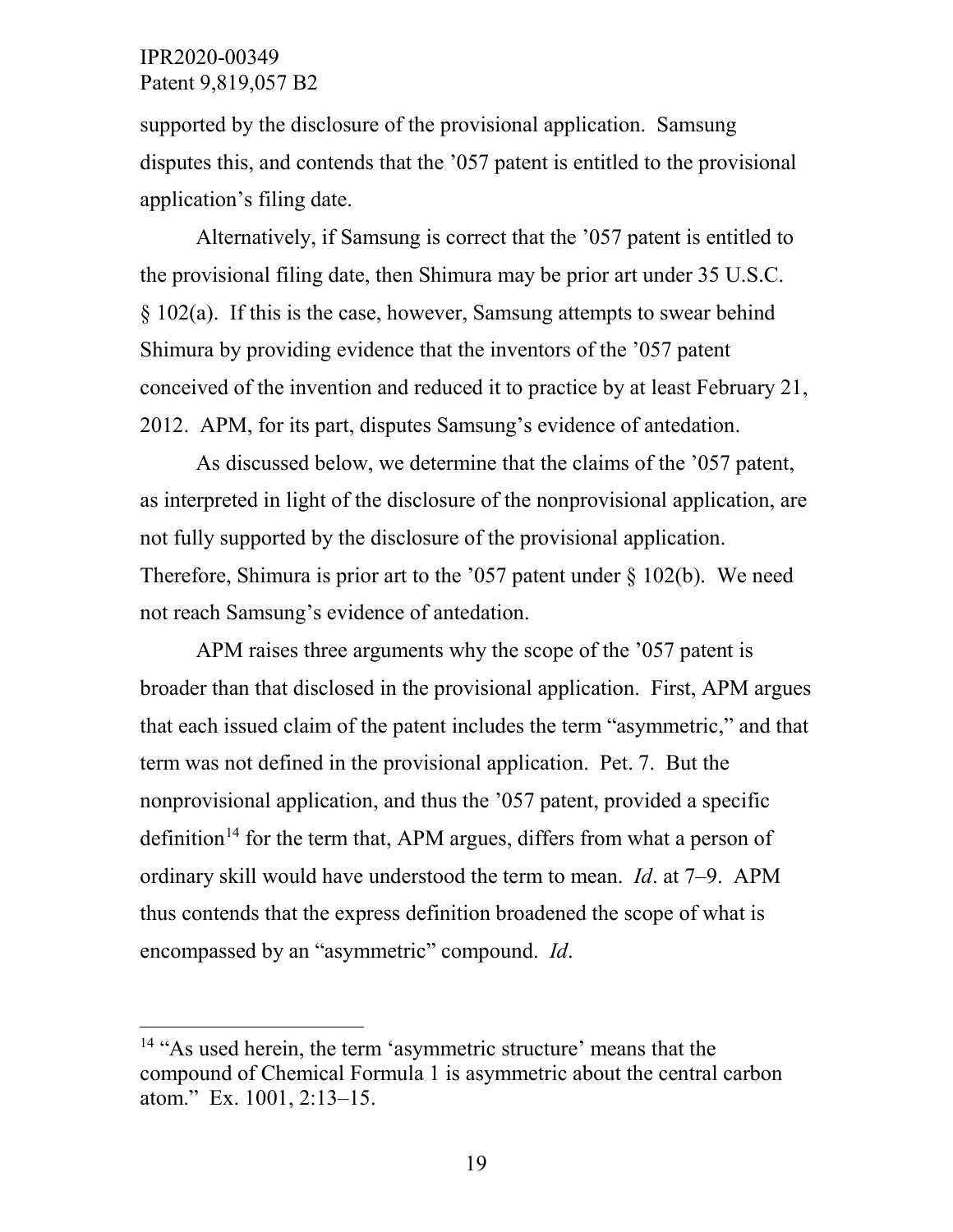Second, APM notes that although Chemical Formula 1 itself is identical between the provisional and nonprovisional applications, the nonprovisional adds the following statement: "For example, the compound represented by Chemical Formula 1 may be 1,3,6-hexane tricarbonitrile, 1,3,5-hexane tricarbonitrile, or 2,3,6-hexane tricarbonitrile." Ex. 1001, 2:32–35. APM argues that a person of ordinary skill in the art would not have understood Chemical Formula 1 as originally disclosed to encompass the second or third exemplary compounds listed in the nonprovisional, thus broadening the scope of the formula from what was originally disclosed. Pet. 9–12.

Finally, APM directs us to 1,2,6-HTCN, claimed in dependent claims 5 and 17 of the patent, and argues that the compound is not disclosed in the provisional application. Pet. 12. APM argues that this species is but one of an approximate 55,000 compounds falling within the scope of Chemical Formula 1, and a person of skill in the art would not have understood the patentee to have possession of a single undisclosed species from such a large genus. Pet. Reply 9–11.

Below, we focus on the second of APM's three arguments regarding priority, as our determination on that issue resolves the question in APM's favor. We need not reach the first or third arguments.

The crux of APM's second priority argument is that a person of ordinary skill in the art, viewing Chemical Formula 1 in light of the original disclosure of the provisional application, would not have understood the genus of compounds falling within the formula to include those having alkyl substituents—or, indeed, any substituents at all—on the main carbon backbone of the compound. Pet. 11–12; Pet. Reply 3–4. APM argues that Chemical Formula 1 is a "bond-line formula," which is well-understood by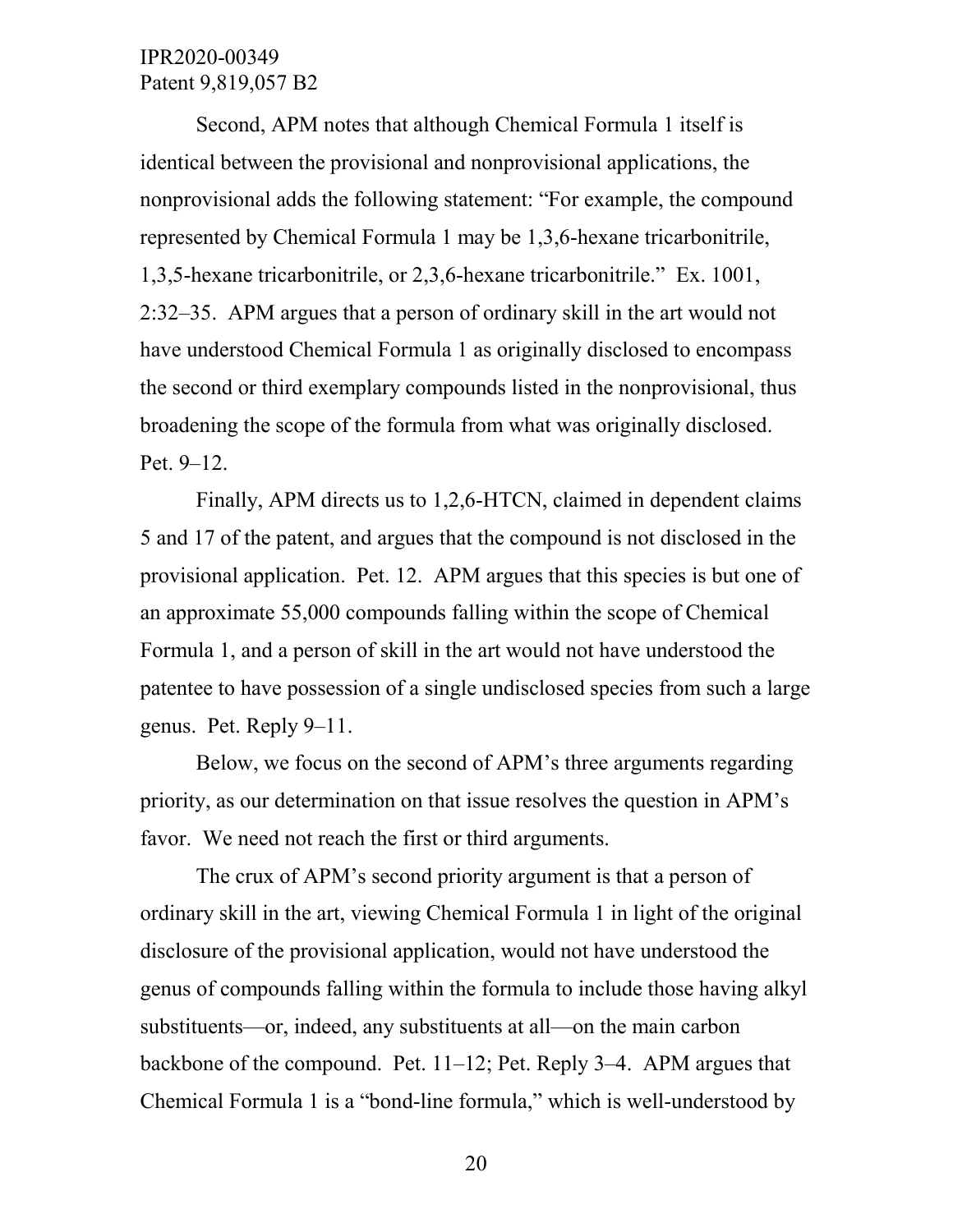those in the art to represent a series of bonds between carbon atoms, with the carbon atoms represented by the vertices of the lines. Pet. Reply 3. Dr. Lucht testifies that "absent any indication otherwise, Chemical Formula 1 does not allow for any substituents to be added to the chemical structure at the location of the –CH<sub>2</sub>– bends." Ex. 1037 ¶ 10. In Dr. Lucht's analysis, the variability of the compounds in Chemical Formula 1 is limited to altering the number of carbon atoms in the backbone chain of the compound (represented as k, l, and m), as well as the number of nitrile grounds (represented as n). *Id*. Even with these limited alterations, Dr. Lucht estimates that the number of compounds that may be created by varying the k, l, m, and n values of Chemical Formula 1 is over 55,000. *Id*. ¶ 23.

According to APM, this understanding of the meaning of Chemical Formula 1 necessarily changed with the filing of the nonprovisional application, because the nonprovisional states that at least two compounds<sup>[15](#page-20-0)</sup> having alkyl substituents on the carbon backbone fall within the formula. Pet. Reply 5. A person of ordinary skill in the art reading the nonprovisional application, and seeing these exemplary compounds, allegedly would have understood that Chemical Formula 1 must necessarily permit at least alkyl substituents. If APM is correct, then the genus defined by Chemical Formula 1 in the nonprovisional application necessarily includes thousands, if not millions, of compounds having alkyl substituents which would not fall within the original scope of Chemical Formula 1, and the full breadth of the

<span id="page-20-0"></span><sup>&</sup>lt;sup>15</sup> Specifically, the nonprovisional recites  $1,3,5$ -HTCN (which has an alkyl) substituent at the 5 carbon) and 2,3,6-HTCN (an alkyl substituent at the 2 carbon) as exemplary compounds within the genus defined by Chemical Formula 1.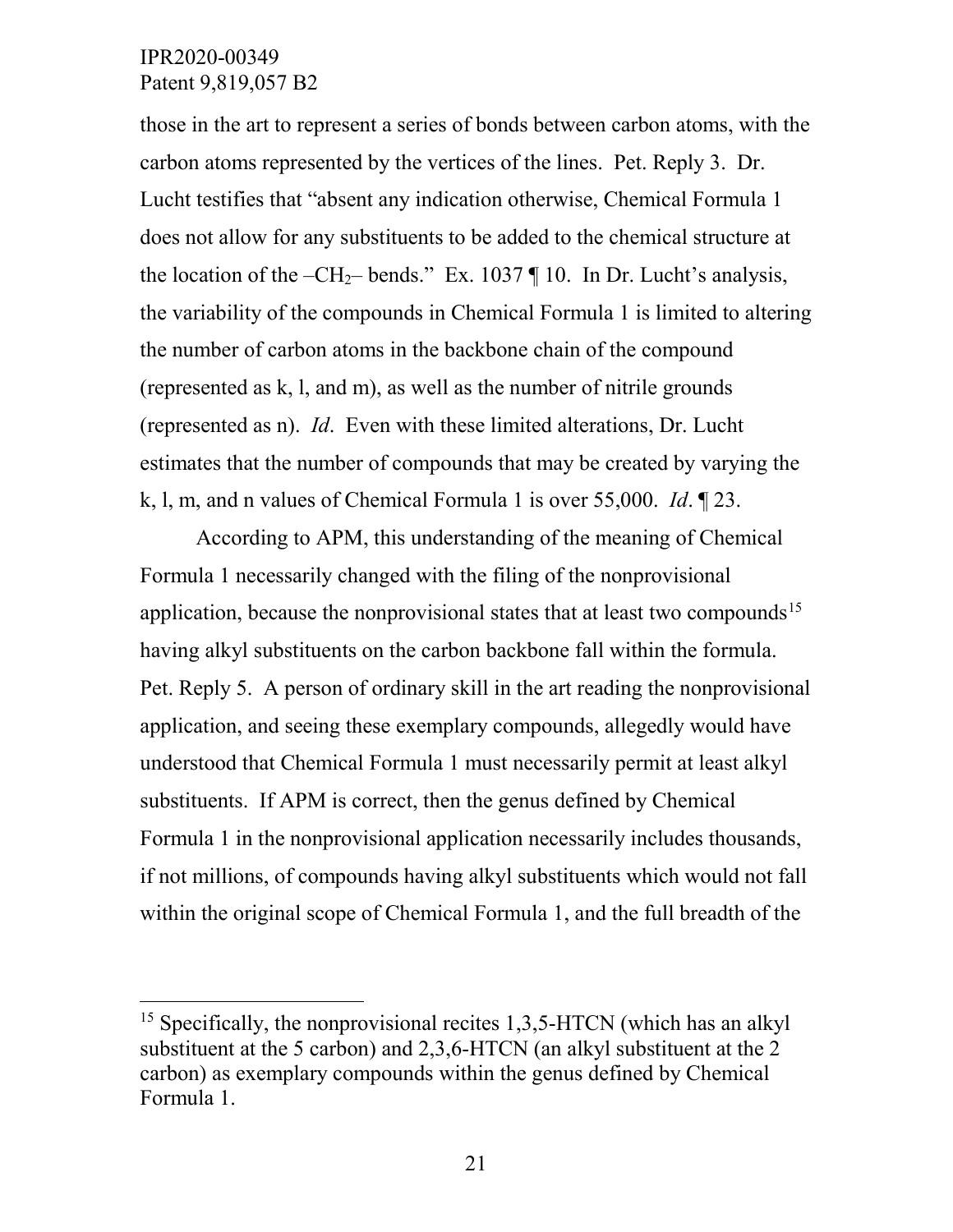'057 patent's claims are not supported by the original provisional application's disclosure.

Samsung responds by arguing that nothing in the provisional application specifically excludes alkyl substituents from the scope of Chemical Formula 1, and that any such disclaimer would have to be clear and unmistakable. PO Resp. 24. Rather, according to Samsung, Chemical Formula 1 is only required to disclose the common structural features of the genus it encompasses, which is depicted by the diagram disclosed in the provisional application:



Samsung argues that, for example, 1,3,6-HTCN (which has no alkyl substituent) and 2,3,6-HTCN (which does) share common structural features of a carbon backbone and 3 nitrile groups, and these are all that is required to be disclosed by the formula to define the genus. PO Resp. 26. Because substituents, including alkyl substituents, are optional features, APM contends that they need not be recited in the claims. PO Sur-reply 2.

Responding to APM's arguments regarding bond-line formulas, Samsung argues that such formulas are used to depict single compounds that do not include any variability. PO Sur-reply 4 (citing Ex. 1035, 7–8). By contrast, Samsung observes, Chemical Formula 1 includes the brackets corresponding to the k, l, m, and n variables, meaning that it applies to a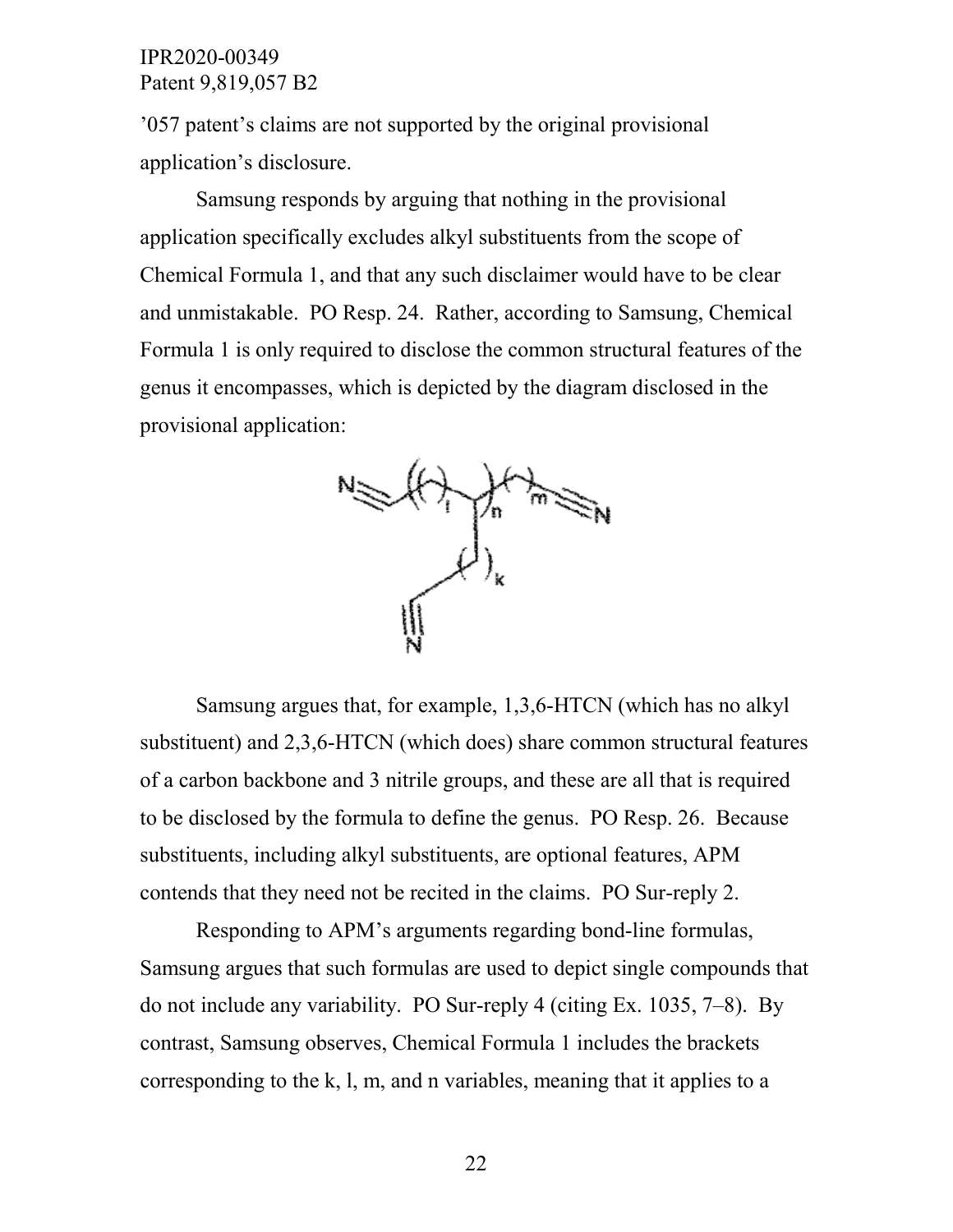genus of compounds and cannot be interpreted as a bond-line formula, as APM contends. *Id*.

Upon reviewing the parties' arguments, the disclosure of the provisional application, and the testimony of Drs. Lucht and Anderman, we agree with APM that a person of ordinary skill in the art would not have understood Chemical Formula 1 to encompass compounds having substituents off the carbon backbone, other than the nitrile groups shown in the diagram above. This is best demonstrated by looking to the disclosure of the provisional application itself. When the inventors of the '057 patent intended to disclose a chemical formula that permitted substituents to be optionally added, they knew how to do so: by using so-called "R groups," a common way in the chemical arts of representing that substitutions may be made at a certain point in a compound. For example, Chemical Formulas  $1[a]$ <sup>[16](#page-22-0)</sup> and 2 of the provisional application are as follows:

<span id="page-22-0"></span><sup>&</sup>lt;sup>16</sup> Confusingly, the provisional application actually contains two formulas labeled "Chemical Formula 1." Ex. 2002, 5, 17. The first corresponds to Chemical Formula 1 of the issued patent, while the second was corrected to "Chemical Formula 2" in the issued patent. *See* Ex. 1001, 9:40. For clarity, we will refer to the second "Chemical Formula 1" of the provisional as "Chemical Formula 1[a]."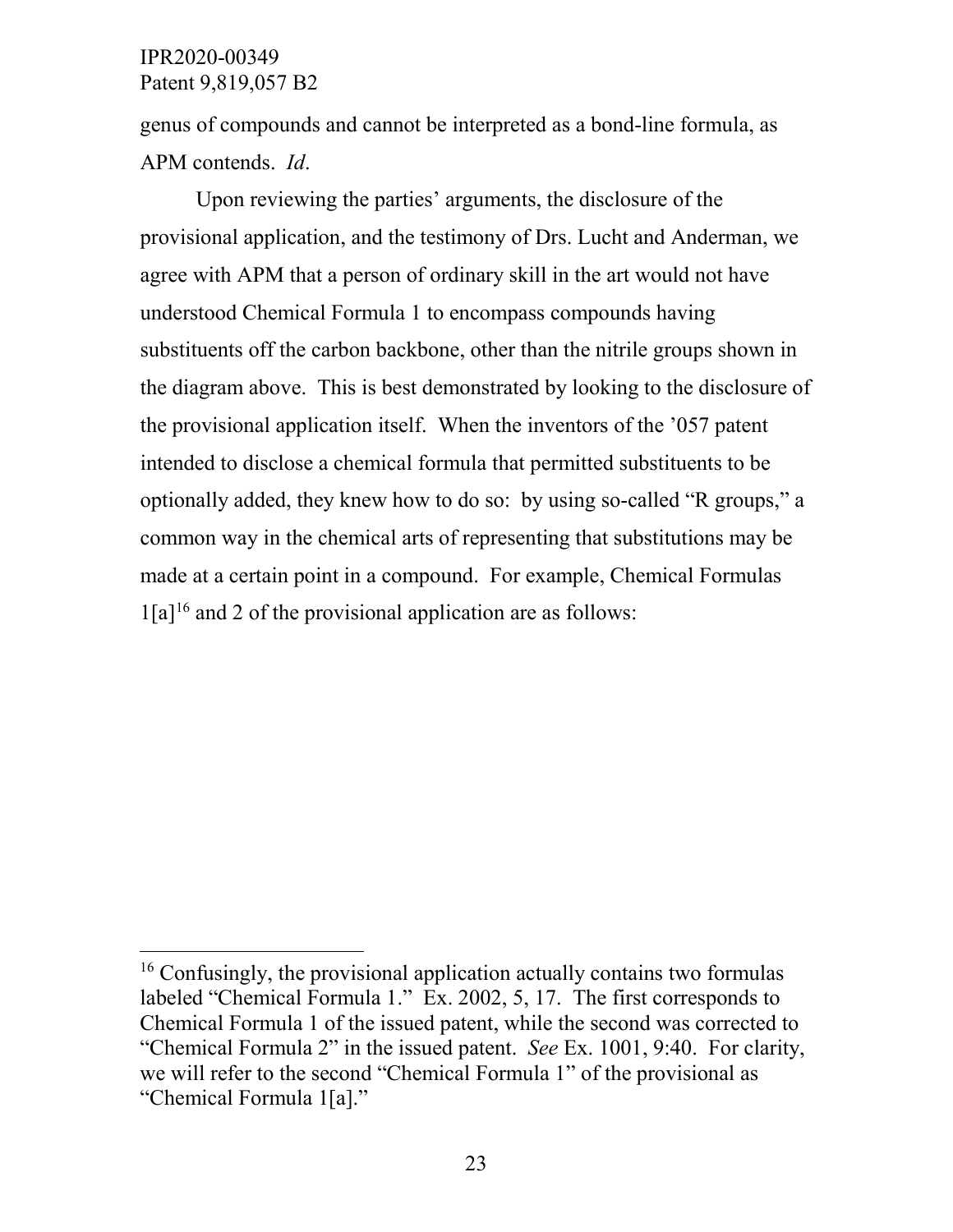

In Chemical Formula 1[a], for example, " $R_1$  to  $R_6$  are each independently hydrogen, a halogen, a C1 to C10 alkyl group, a C1 to C10 haloalkyl group, or a combination thereof." Ex. 2002, 17:14–16. Chemical Formula 2 similarly provides a defined list of potential substituents as the  $R_7$ and  $R_8$  groups. The conclusion to be drawn from these other examples is that, if the inventors intended for the tricarbonitrile of Chemical Formula 1 to have optional substituents selected from a set of potential moieties, they would have done so using R groups, as they did in the other chemical formulas in the application.

Counsel for Patent Owner speculated at oral argument that the inventors of the '057 patent did not use R groups in Chemical Formula 1 because the variability of the compound's backbone would have led to confusion if R groups were included. Tr. 53–54 ("[I]t would be potentially confusing to one of ordinary skill in the art to have, for example, an R group off the M carbon that's shown in Chemical Formula 1 when as the N group is expanded, you're looking at different substituents on different M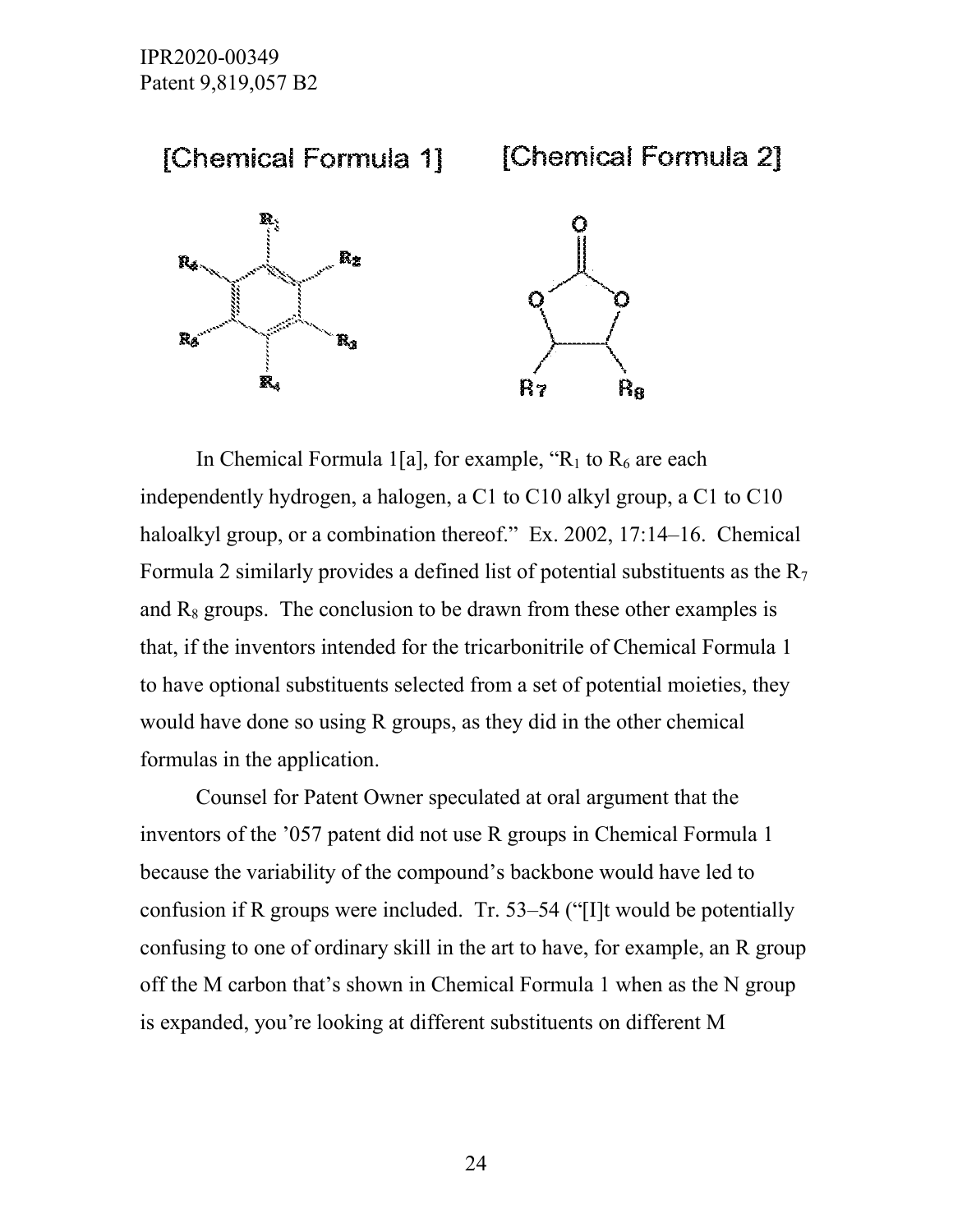groups.").<sup>17</sup> But R groups are commonly used in formulas that have some sort of structural variability. For example, the Kotani prior art reference contains a formula that has variability on the carbon backbone while still including R groups:



Ex. 1008, 3. We are not persuaded that the inventors would have avoided using R groups in Chemical Formula 1, if their intent was for the formula to encompass optional substituents selected from a certain set of moieties at certain places on the carbon backbone of the molecule.

This leaves a person of ordinary skill, reading the provisional's disclosure, with two potential options: one, that the inventors intended to disclose that no substituents are permitted on the carbon backbone of Chemical Formula 1, or two, that any chemically feasible substituent may be added at any point. Of these, Dr. Anderman appears to favor the latter. *See* 

<span id="page-24-0"></span><sup>&</sup>lt;sup>17</sup> Counsel also argued that relying on the other formulas of the provisional as demonstrating the use of R groups was a new argument that should not be considered. Tr. 39:24–40:6. But Dr. Lucht discussed R groups in his Reply Declaration. Ex. 1037 ¶ 12. And even if he had not, in determining how a person of ordinary skill in the art would have interpreted the disclosure of the provisional application, we cannot simply ignore a portion of the provisional that provides an example of common chemical practice in representing substituents.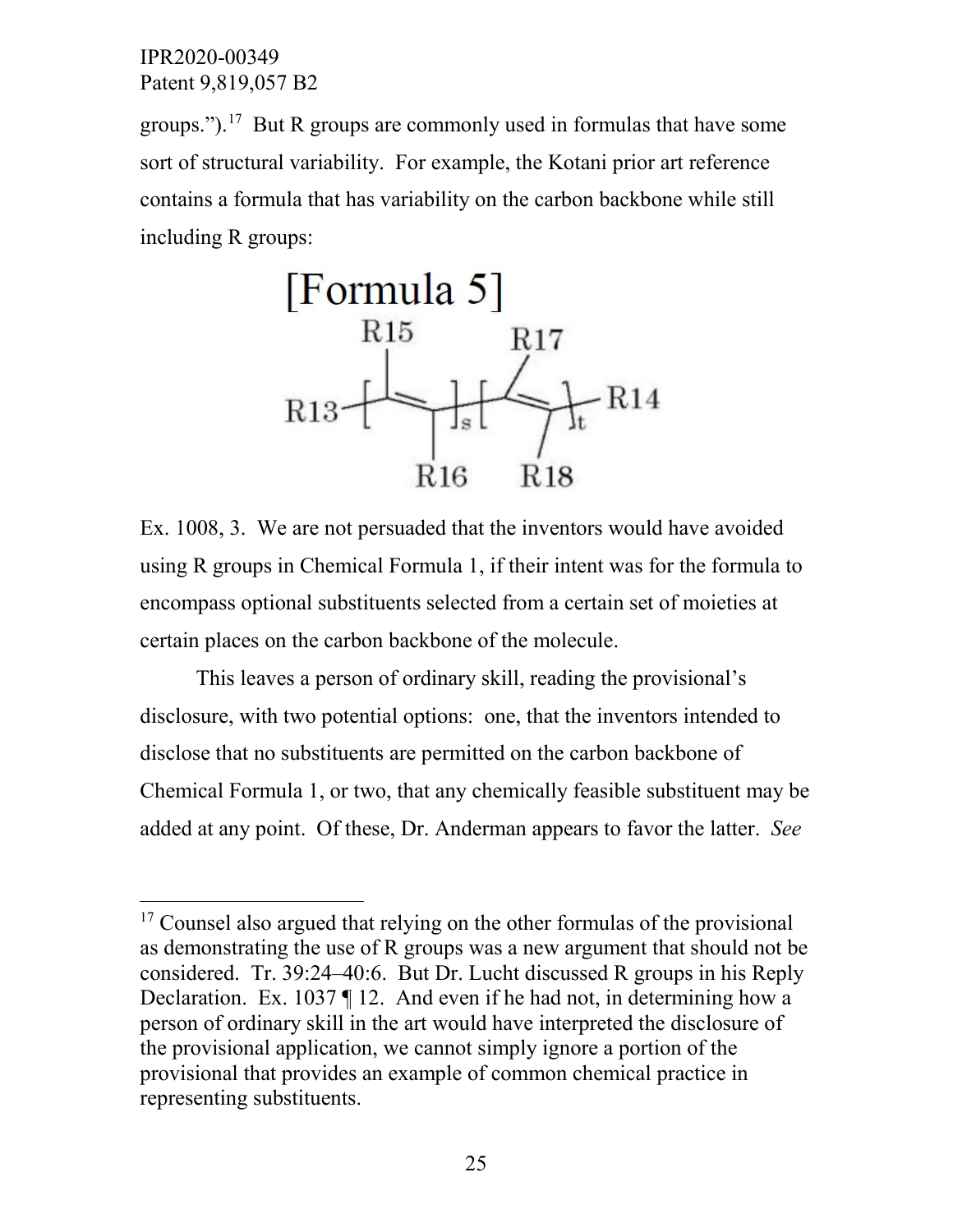Ex. 1041, 105:8–10 ("If you leave it open, you can have any variation at all. Chemically feasible."). But Dr. Anderman's testimony on this point is not credible. During cross-examination, Dr. Anderman lacked familiarity with a number of basic chemical terms, as well as technical terminology relevant to rechargeable lithium batteries, and had limited understanding of what substituents were "chemically feasible." *See id.*, 99–102, 105, 112–13, 136– 37.[18](#page-25-0) But even more importantly, expanding Chemical Formula 1 to include all substituents that are chemically feasible would expand the genus to an absurd degree, and would encompass compounds that even Dr. Anderman admitted would have no use as electrolyte additives. *Id*. at 115–116.

As noted above, Dr. Lucht estimates that there are over 55,000 compounds encompassed by Chemical Formula 1—and that is if no substituents are permitted on the carbon backbone other than the explicitly disclosed nitrile groups. If Chemical Formula 1 were understood to permit any chemically feasible substituent to be added at any carbon, the scope of the genus would be expanded to include an untold number of compounds. Claims directed to a genus of that size would immediately raise questions of enablement and indefiniteness. While those are not questions before us today, when faced with one interpretation of Chemical Formula 1 that leads to such problems, and a more limited alternative that does not, we believe a person of ordinary skill in the art would be led to interpret the formula in the more limited manner.

<span id="page-25-0"></span><sup>&</sup>lt;sup>18</sup> On this point, we agree with APM's description of Dr. Anderman's testimony that "At best, Dr. Anderman's experience in battery manufacture suggests an expertise in the battery elated business development rather than the development of electrolyte additives." Pet. Mot. Exclude 2–3.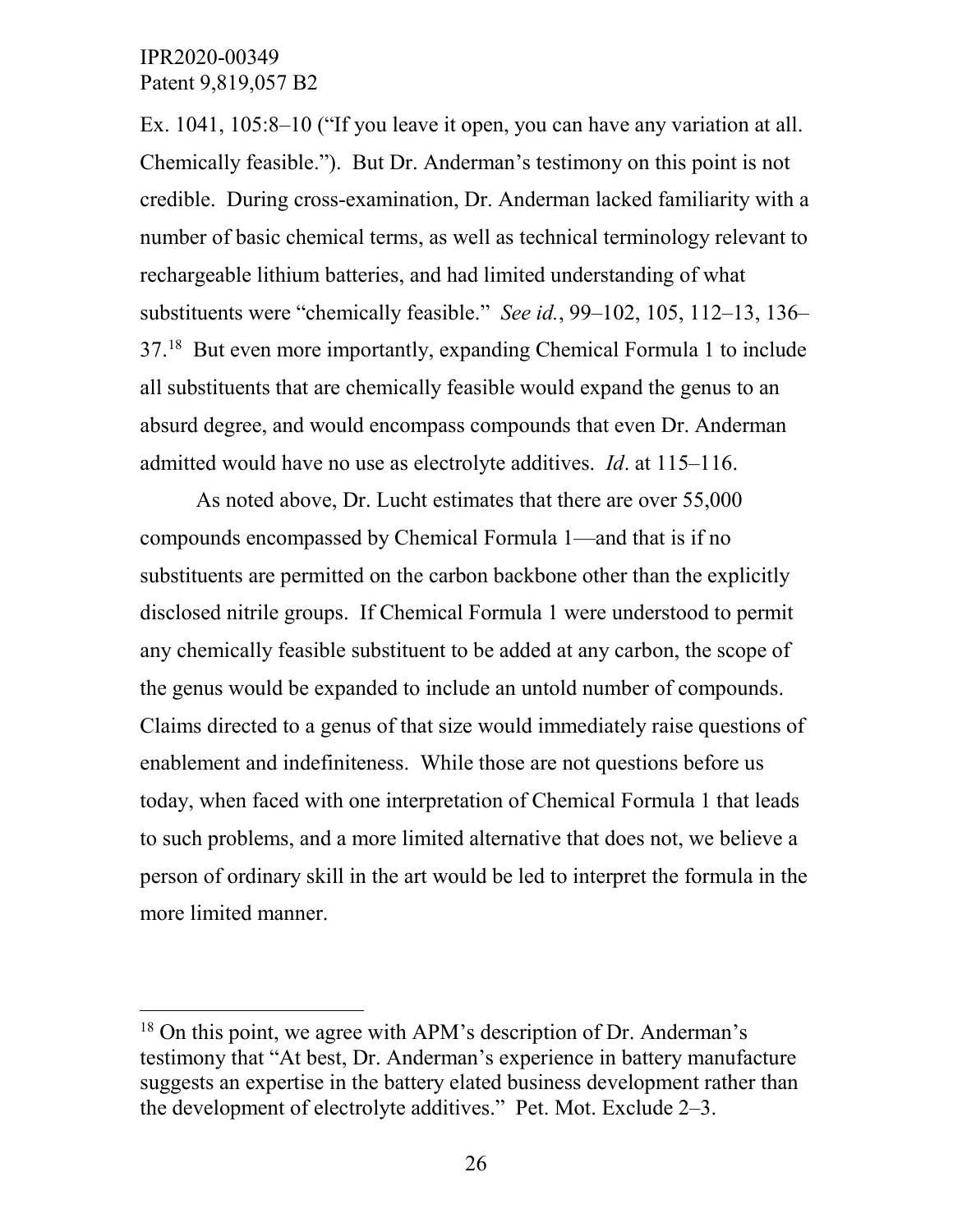Thus, we reach the conclusion that a person of ordinary skill in the art, reading the disclosure of the provisional application, would not have considered Chemical Formula 1 to encompass compounds having substituents on the carbon backbone of the molecule. The nonprovisional application, however, includes at least two exemplary compounds within the genus defined by the formula, which have alkyl substituents. The skilled artisan reading these exemplary compounds would necessarily conclude that Chemical Formula 1 as defined in the issued '057 patent must at least permit alkyl substituents, and may in fact have other kinds of substituents as well. The scope of the formula is broader than what is supported by the provisional application. As such, we conclude that the claims of the '057 patent, which incorporate Chemical Formula 1, are not entitled to claim priority to the September 7, 2012 filing date of its provisional application. The earliest possible priority date is March 14, 2013, meaning that Shimura is prior art to the '057 patent under  $\S$  102(b) and cannot be sworn behind.

#### *3. Conclusion as to Anticipation*

In the Petition, APM sets forth how Shimura discloses all elements of the challenged claims. Pet. 34–40. Samsung does not contest APM's contentions as to the disclosure of Shimura; indeed, Samsung does not address the merits of the Shimura anticipation ground, other than the question of whether Shimura is prior art. PO Resp. 39–57; Pet. Reply 22–23 (noting lack of opposition). Based on our review of the record, we find that APM's contentions regarding the disclosure of Shimura are supported by a preponderance of the evidence, and adopt them as our findings herein. We conclude that claims 1–5 and 13–17 are anticipated by Shimura.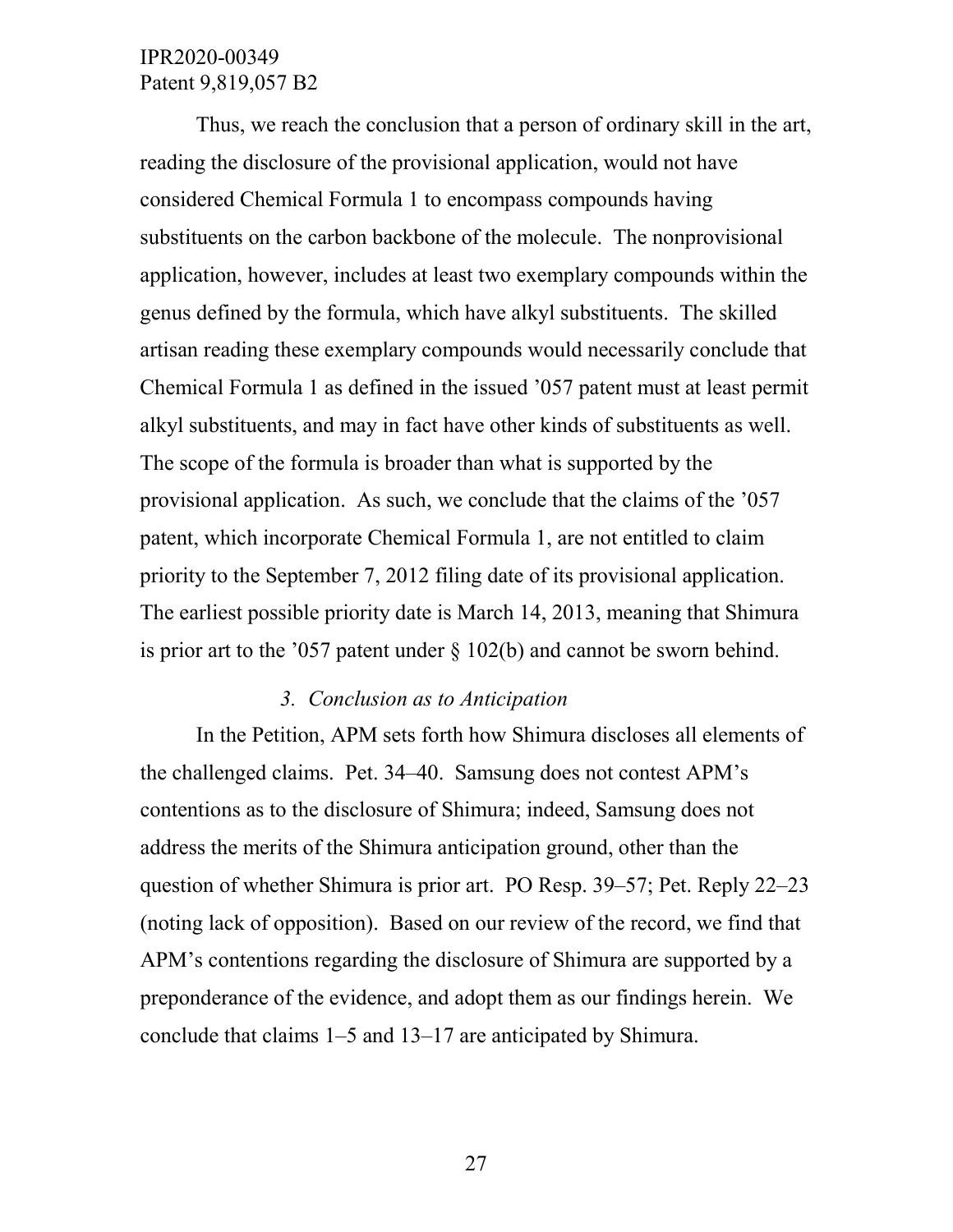#### *E. Obviousness Over Fujii and Yamada*

Although we have already concluded that all challenged claims are unpatentable as anticipated by Shimura, we will proceed to address another of APM's proposed grounds of unpatentability, namely obviousness over the combined disclosures of Fujii and Yamada. Because both Fujii and Yamada are prior art to the '057 patent even if it is entitled to claim priority to the filing date of the provisional application, our analysis on this ground is entirely independent of the Shimura anticipation ground.

APM contends that claims 1–5 and 13–17 would have been obvious over the combined disclosures of Fujii and Yamada. Pet. 56–65. We begin by addressing the portions of the disclosures APM relies upon, followed by an analysis of the arguments for obviousness.

#### *1. Fujii*

Fujii discloses a nonaqueous electrolyte solution for a secondary battery, wherein the solution may contain a compound having 2 to 4 cyano groups. Ex. 1006, Abstract, ¶ 70. Specifically, APM directs us to Fujii's formula 3, which recites a compound having the formula  $NC-(X)<sub>n</sub>-CN$ , wherein X is selected from a group including  $CH<sub>2</sub>$  and CHR, R may be a cyano group, and n is an integer of 1 or more. *Id*. ¶ 71. Fujii discloses that its compound may be present in an amount of 0.001% to 10% by weight. *Id*.  $\P 68.$ 

In particular, APM notes Fujii's disclosure of 1,3,5 pentanecarbonitrile as an exemplary compound. Pet. 57 (citing Ex. 1006, claim 6). Although 1,3,5-pentanecarbonitrile does not meet the challenged claims' requirements of asymmetry or the values of k, l, and m, APM contends that a person of ordinary skill in the art would have had reason to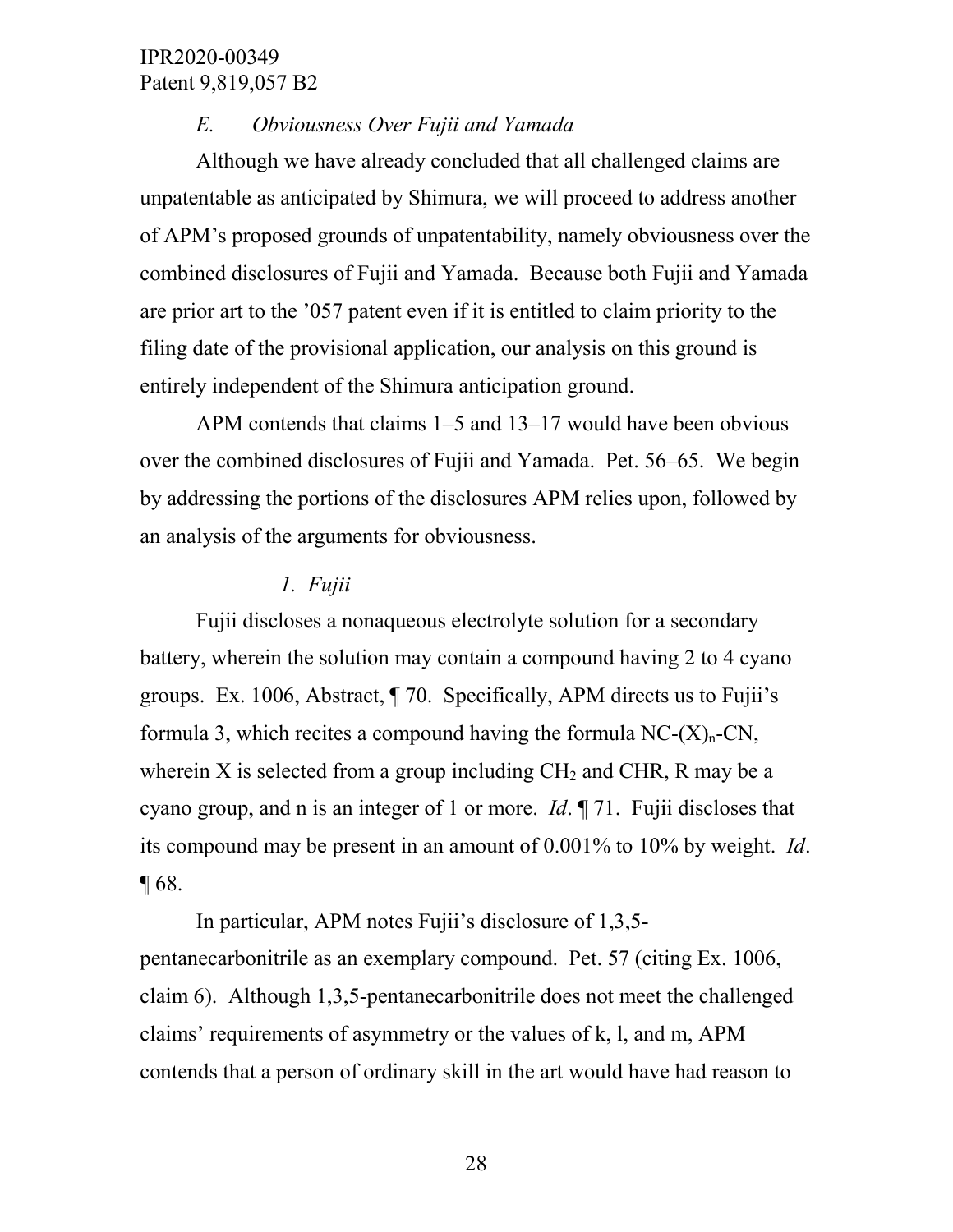modify 1,3,5-pentanecarbonitrile to arrive at the claimed 1,3,6-HTCN. Pet. 58–60.

#### *2. Yamada*

Yamada discloses a nonaqueous electrolyte for a battery comprising a nitrile additive. Ex. 1026, Abstract. According to Yamada, increasing the number of carbon atoms in the nitrile compound increases the boiling point, which is advantageous for suppressing gas production. *Id*. ¶ 42. But Yamada also states that increased carbon atoms cause a decrease in the concentration of the nitrile group. *Id*. Thus, Yamada discloses that the nitrile compound preferably contains 2 to 4 carbon atoms, excluding the carbon atoms of the nitrile group. *Id*.

#### *3. Reason to Modify*

APM contends that a person of ordinary skill in the art, provided with Fujii's disclosure of the use of 1,3,5-pentantecarbontrile in an electrolyte, would have had reason to modify the 1,3,5-pentanecarbonitrile by adding a single CH<sub>2</sub> group to arrive at  $1,3,6$ -HTCN as claimed in the '057 patent. Pet. 58–60. Noting the close structural similarity of 1,3,5 pentanecarbonitrile and 1,3,6-HTCN, APM argues that this similarity establishes a *prima facie* case of obviousness. *Id*. at 60 (citing *In re Payne*, 606 F.2d 303 (CCPA 1979); MPEP 2144.09). In its Reply, APM contends that Samsung has failed to rebut the presumption of obviousness based on the close structural similarity of the compounds. Pet. Reply 24 n.7 (citing *Valeant Pharms. Int'l Inc. v. Mylan Pharms.*, 955 F.3d 25 (Fed. Cir. 2020)).

APM also contends that Yamada provides an express reason to modify Fujii's compound, because it is concerned with the same problem as Fujii, namely suppressing gas generation in nonaqueous electrolytes. *Id*.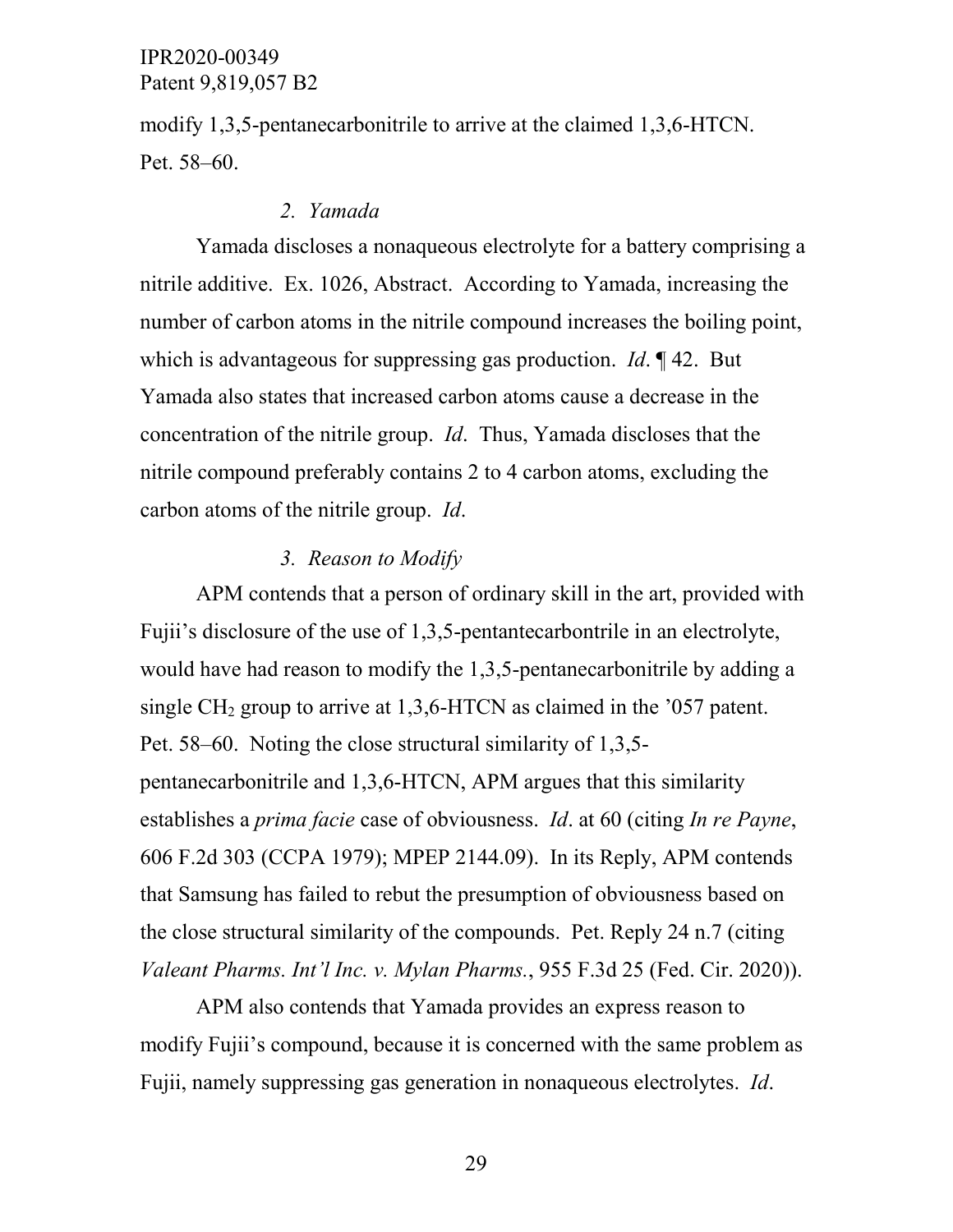at 58. APM focuses on Yamada's statement that "the boiling point of the nitrile compound itself increases as the number of carbon atoms in the nitrile group-containing hydrocarbon increases. This is advantageous in terms of suppressing gas production." Ex. 1026 ¶ 42. According to APM, this statement would have provided a person of ordinary skill with reason to increase the number of carbons in Fujii's 1,2,3-propanecarbonitrile in order to further suppress gas production. Pet. 59. Specifically, APM proposes that the skilled artisan would have added a single methylene group to the chain of 1,2,3-pentanecarbonitrile, to result in 1,2,6-HTCN. *Id*. According to Dr. Lucht, there would have been a reasonable expectation of success in making this modification, because Yamada's examples show that nitriles having carbon chains of 3, 4, or 6 carbons have similar performance. Ex. 1002 ¶¶ 77, 107 (citing Ex. 1026, Table 1).

In response, Samsung does not attempt to rebut APM's assertion of a presumption of obviousness, or address at all the close structural similarity between Fujii's additive and the 1,3,6-HTCN claimed. Instead, Samsung focuses on the disclosure of Yamada, specifically the portion immediately following the passage on which APM relies: "On the other hand, increased carbon atoms cause a relative decrease in the concentration on the nitrile group. Thus, the nitrile group-containing hydrocarbon compound preferably contains 2 to 4 carbon atoms, excluding the carbon atoms of the nitrile group." PO Resp. 68 (quoting Ex.  $1026 \text{ T}$  42). Samsung suggests that this passage teaches away from the modification proposed by APM, because 1,3,6-HTCN contains more than the 4 carbon atoms indicated by Yamada as preferable. *Id*. at 68–69. According to Samsung, while Yamada discloses certain nitrile compounds having up to 6 carbon atoms, those compounds exhibit decreased high-temperature performance. *Id*. at 69 (citing Ex. 1026,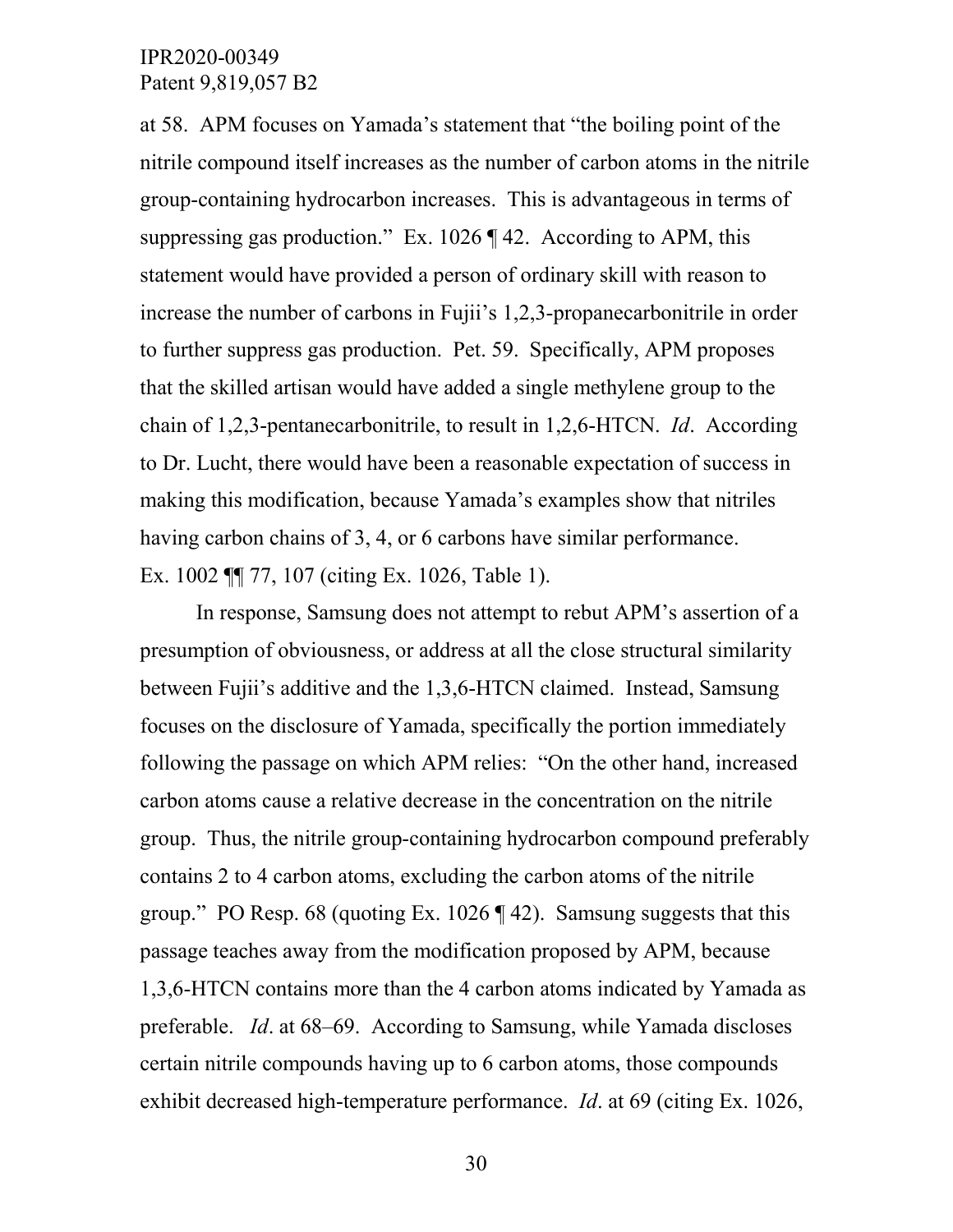Table 2). Samsung also argues that Fujii discloses that its 1,3,5 pentanecarbonitrile already suppresses electrolyte decomposition, so a person of ordinary skill in the art would have no reason to modify it, especially given Yamada's disclosure that doing so would lead to decreased performance. *Id.* at 74.

Upon evaluation of the parties' arguments in light of the full record, we agree with APM that a person of ordinary skill in the art, reviewing Fujii's disclosure of the use of 1,3,5-pentanecarbonitrile in electrolytes, would have had reason to modify the compound by adding a single methyl group, resulting in the claimed invention. We consider the close structural similarity of Fujii's 1,3,5-pentanecarbonitrile to the claimed 1,3,6-HTCN especially relevant, as well as the fact that both compounds are members of the same homologous series of tricarbonitriles. *See In re Wilder*, 563 F.2d 457, 458 n.7 (C.C.P.A. 1977) ("A 'homologous series' is a series of compounds whose structures differ regularly by the successive addition of the same chemical group. . . . The family of alkanes, from which alkyl groups are derived, forms such a homologous series, the structure of the members varying by the successive addition of CH[2] groups."). Indeed, 1,3,6-HTCN is the "next adjacent homolog" to Fujii's 1,3,5 pentanecarbonitrile, differing by the addition of a single CH2 group. *See id.* In cases of adjacent homologs, the argument for a presumption of obviousness is strengthened. *See In re Henze*, 181 F.2d 196, 201 (C.C.P.A. 1950); *see also In re Dillon,* 919 F.2d 688, 696 (Fed. Cir. 1990) (en banc) ("The cases of *Hass* and *Henze* established the rule that, unless an applicant showed that the prior art compound lacked the property or advantage asserted for the claimed compound, the presumption of unpatentability was not overcome.")). In other words, "the greater the structural similarity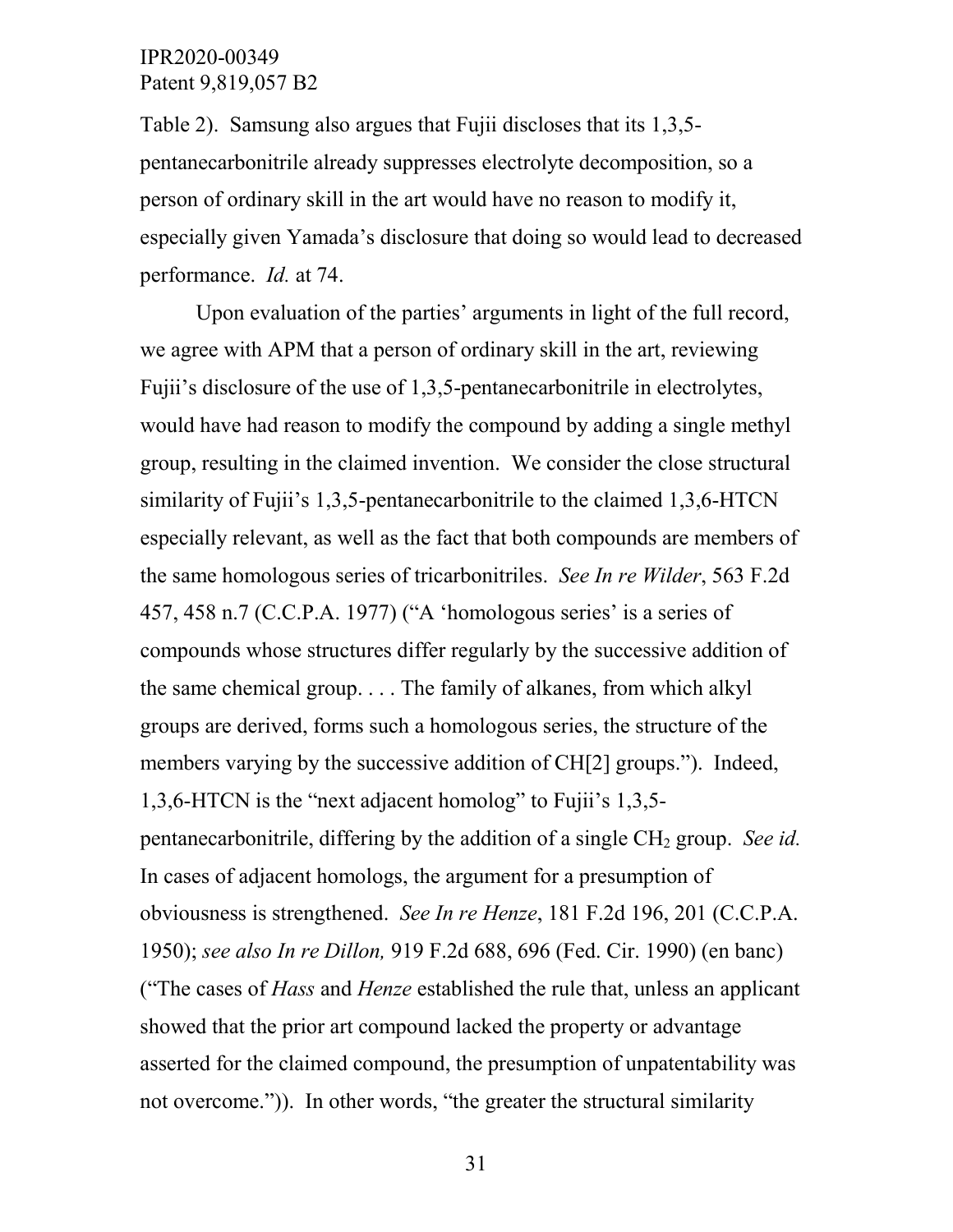between the compounds, the greater the motivation to combine and reasonable expectation of success" *Anacor Pharms., Inc. v. Iancu*, 889 F.3d 1372, 1385 (Fed. Cir. 2018). Here, the claimed 1,3,6-HTCN has a high degree of structural similarity to Fujii's 1,3,5-pentanecarbonitrile, leading us to conclude that there is a substantial reason to modify Fujii's compound to reach the claimed one.

Not only are the compounds of Fujii and the '057 patent structurally similar, they are functionally similar. Both compounds have utility as an electrolyte additive, and lead to improvement in high-temperature battery performance. "When compounds share significant structural and functional similarity, those compounds are likely to share other properties." *Valeant Pharms.*, 955 F.3d at 33; *see also In re Payne*, 606 F.2d at 314 ("Because of the close structural similarity between the claimed compounds at issue here and the [prior art] compounds, and because those prior art compounds possess pesticidal activity, we conclude that the required motivation is present here.").

In sum, we conclude that the close structural and functional similarity between 1,3,5-pentanecarbonitrile and 1,3,6-HTCN leads to a presumption of obviousness of the latter over the former. Samsung does not address these similarities, or attempt to rebut the *prima facie* case of obviousness by, for example, indicating that 1,3,6-HTCN leads to unexpected results.

Our conclusion is strengthened by the disclosure of Yamada, which at the very least would have suggested to a person of ordinary skill in the art that increasing the boiling point of a nitrile compound by increasing the number of carbon atoms is "advantageous in terms of suppressing gas production," which is the exact problem addressed by the '057 patent. Ex. 1026 ¶ 42. While Samsung correctly notes that this statement is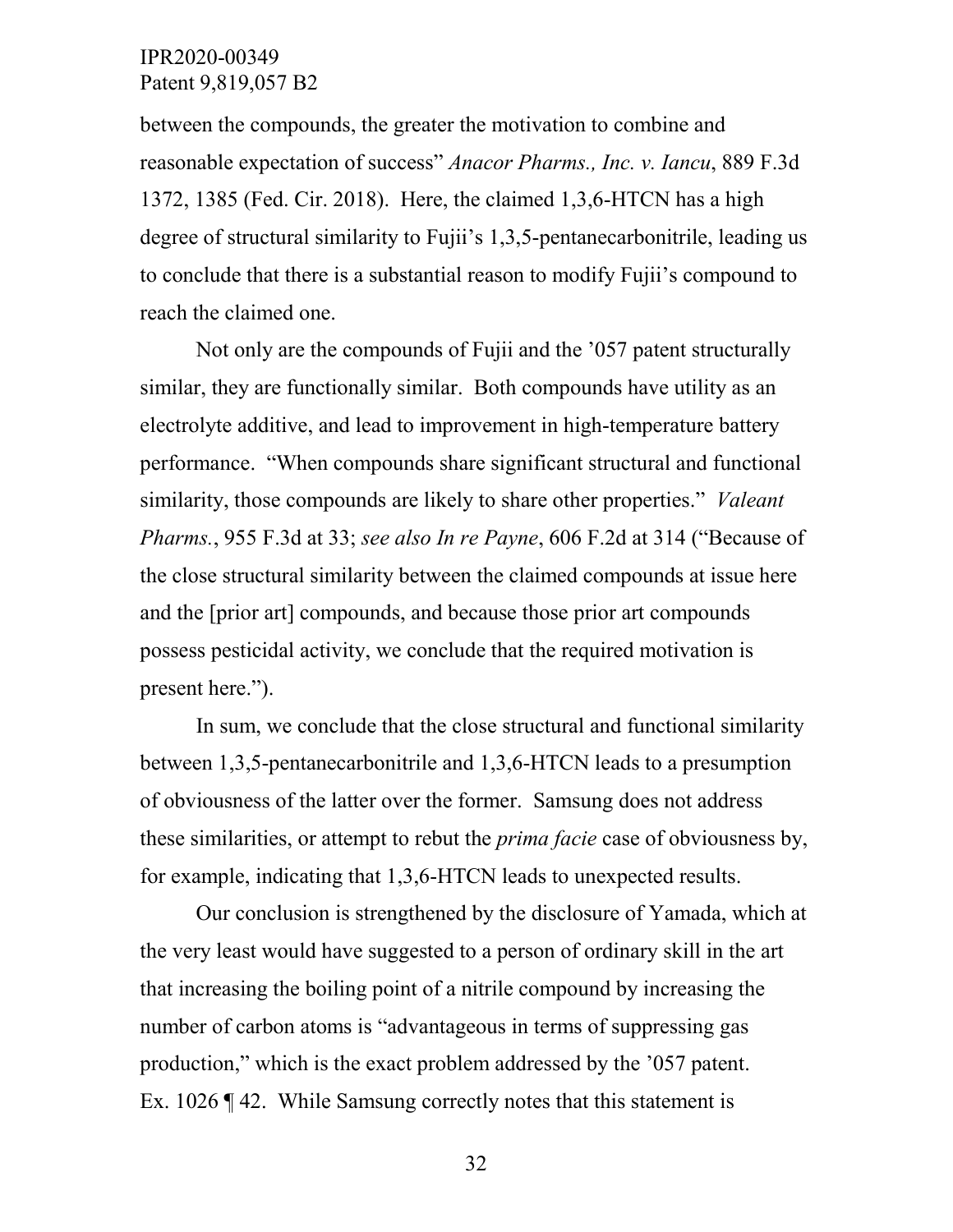followed by a countervailing consideration—that increasing carbon atoms decreases the concentration of a nitrile group—the fact that there are countervailing forces at work does not lead to the conclusion that a person of ordinary skill in the art would focus on the second half of Yamada's paragraph to the exclusion of the first half, and abandon attempts to modify Fujii's compound entirely. Indeed, Yamada describes 2-to-4 carbon atom nitriles as "preferabl[e]," not mandatory. *Id*. An expressed preference for certain embodiments cannot be read as a teaching away from other, nonpreferred embodiments. *See Medichem, S.A. v. Rolabo, S.L.*, 437 F.3d 1157, 1165 (Fed. Cir. 2006) (explaining that "a given course of action often has simultaneous advantages and disadvantages," and the skilled artisan weighs "the benefits, both lost and gained" when determining whether to modify the teachings of the prior art.).

Finally, Samsung's argument that the only "deficiency" APM identifies in Fujii is the fact that it does not include the claimed compound (PO Resp. 74) lacks merit. A prior art reference does not need to have an identified deficiency before the person of ordinary skill in the art has reason to modify it. While a deficiency noted in a prior art's teaching may be one reason to make a modification, it is not required—the motivation may also be provided by, as discussed above, close structural and functional similarities, because the skilled chemist is aware that closely related compounds are likely to have similar properties. We do not find the alleged absence of an identified "deficiency" in Fujii to be probative of obviousness here.

For all of the preceding reasons, we find that a person of ordinary skill would have had reason to modify the 1,3,5-pentanecarbonitrile electrolyte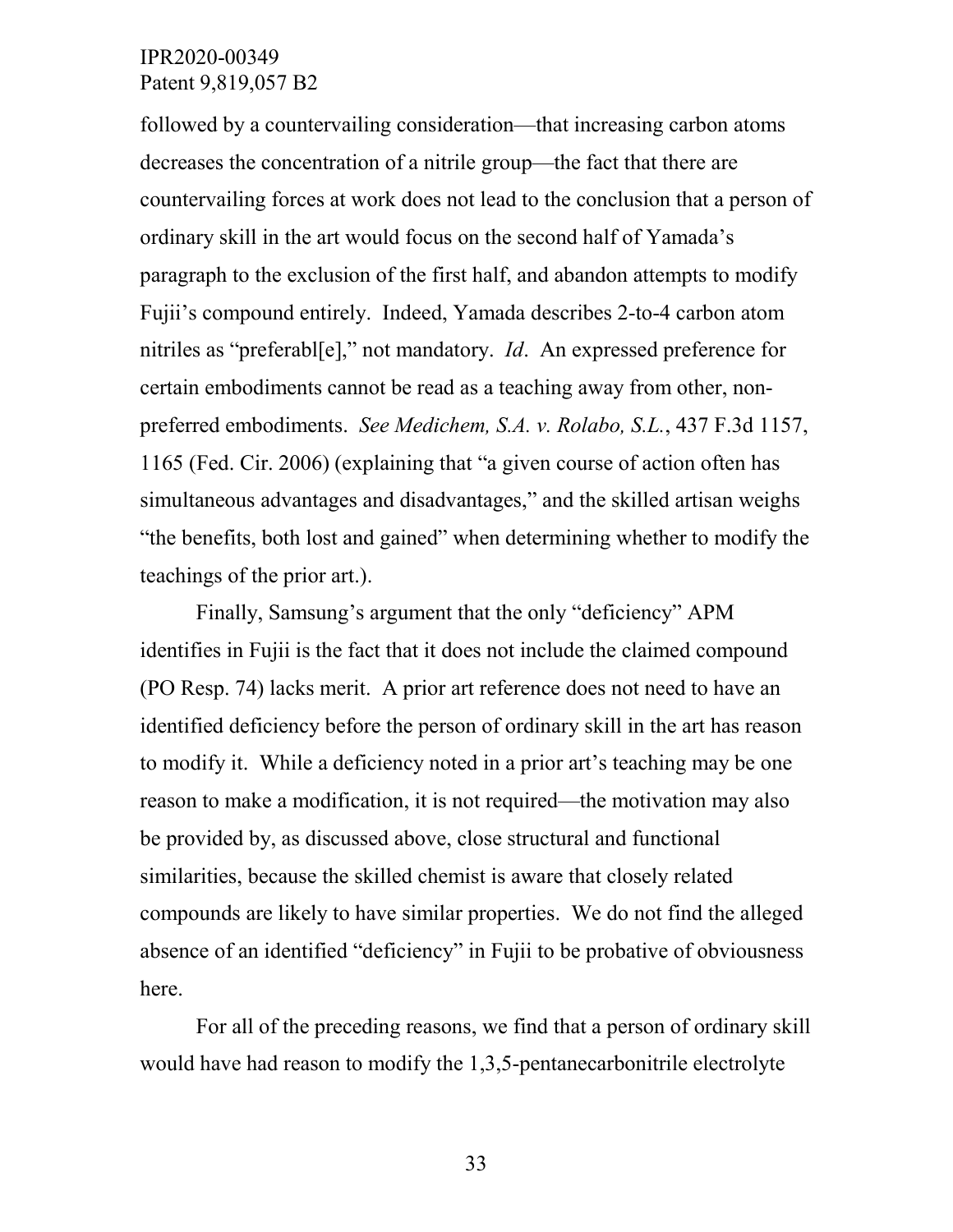additive of Fujii by adding a single methyl group, resulting in the 1,3,6- HTCN claimed in the challenged claims of the '057 patent.

#### *4. Claims Analysis*

APM provides analysis setting forth how the disclosure of Fujii, as modified by Yamada, allegedly teaches each element of the challenged claims, and supports its analysis with the testimony of Dr. Lucht. Pet. 56– 65; Ex. 1002 ¶¶ 103–111. For example, APM discusses how Fujii's 1,3,5 pentanecarbonitrile, as modified to 1,3,6-HTCN as discussed above, would fall within the genus of compounds described by Chemical Formula 1 as set forth in claims 1 and 13, as well as the narrower genera of the dependent claims. Pet. 61–65. Samsung does not contest APM's claims analysis beyond the reason to modify Fujii. PO Resp. 72–74. We find APM's analysis to be supported by the record and adopt it as our own, and conclude that Fujii as modified by Yamada discloses all elements of the challenged claims.

#### *5. Objective Indicia of Nonobviousness*

Samsung attempts to counter APM's evidence of obviousness with objective indicia of nonobviousness. PO Resp. 75–78. Primarily, Samsung relies on APM's marketing of its own product, named Trinohex Ultra, which is an electrolyte additive comprising 1,3,6-HTCN. *Id.* at 75 (citing Ex. 2019). Samsung contends that APM's website "extols the benefits of 1,3,6-HTCN as an electrolyte additive," leading to improved results as "improved first-cycle open-circuit voltage drop," "improved first-cycle columbic efficiency," and "greatly reduced gas formation." *Id*. (citing Ex. 2036, 7–8).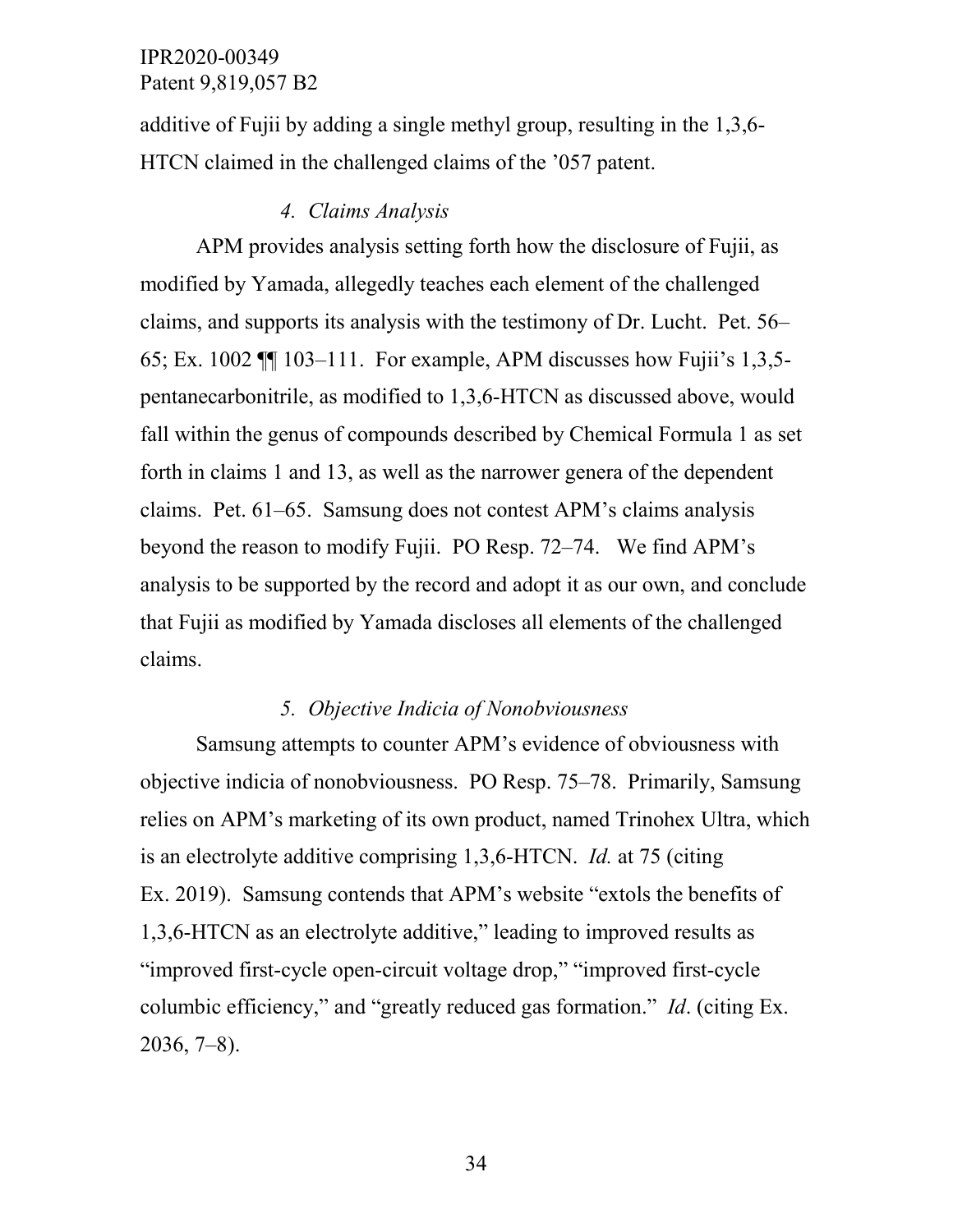Samsung argues that these statements by APM are "industry praise of the inventions of the '057 patent" that are evidence of nonobviousness. *Id*. at 76. According to Samsung, a battery having 1 wt% Trinohex Ultra as an electrolyte additive would embody all challenged claims of the '057 patent, leading to a presumption of nexus with any evidence of objective indicia of nonobviousness. *Id*. (citing *Fox Factory, Inc. v. SRAM, LLC*, 944 F.3d 1366, 1373 (Fed. Cir. 2019)).

APM counters that Samsung has not demonstrated a nexus between the challenged claims and the praise of Trinohex Ultra, because the claims are directed to a battery while Trinohex Ultra is merely an electrolyte additive. Pet. Reply 27. Furthermore, APM argues that the third-party testing of Trinohex Ultra relied on by Samsung reports on varying performance results based on a number of factors other than the presence of 1,3,6-HTCN. *Id*. at 28. And finally, APM notes that Trinohex Ultra is only one species of electrolyte additive within the broad genus claimed under Chemical Formula 1, so Samsung's evidence of industry praise is not commensurate with the scope of the challenged claims. *Id*.

After reviewing Samsung's evidence of objective indicia, we find it to be of questionable utility in evaluating the obviousness of the challenged claims. We note that while Samsung categorizes its evidence as "industry praise," APM's own marketing materials for its own product is not the type of evidence normally considered under that category of objective indicia. Industry praise of an invention is typically praise *of the invention*; in other words, it is usually peer recognition of the inventors' achievement, by award or other praise, that demonstrates that the invention is an advancement that addressed an existing problem or met a recognized need in the field. *See, e.g., Muniauction v. Thomson Corp*., 532 F.3d 1318, 1328 (Fed. Cir. 2008)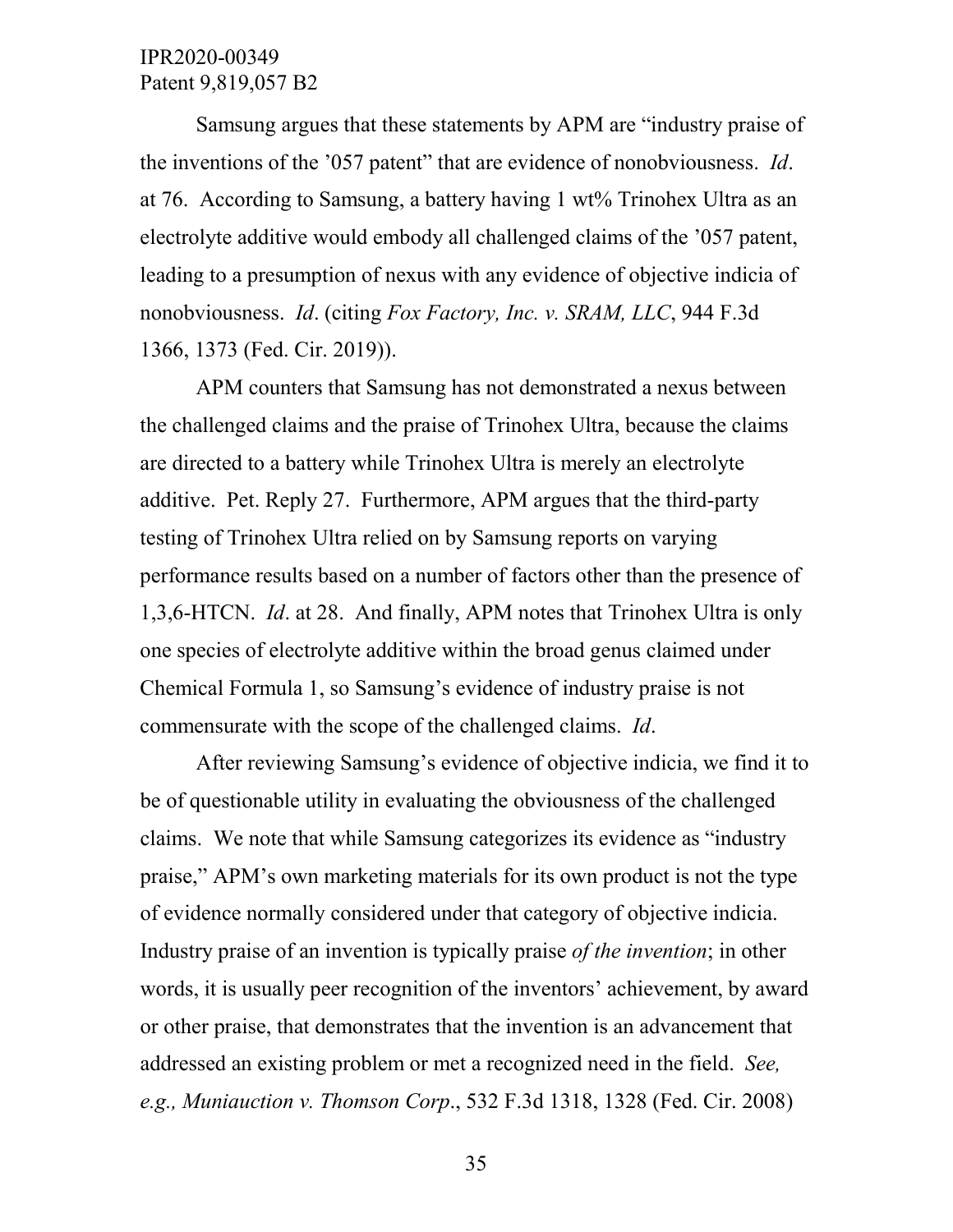("an 'Innovations in American Government' award to the City of Pittsburgh for its use of the [inventor's] system"); *Lectrosonics, Inc. v. Zaxcom, Inc.*, IPR2018-01129, Paper 33 (Jan. 24, 2020) (precedential) (citing inventor's Technical Achievement Award from the Academy of Motion Picture Arts and Sciences and the Emmy award from the Academy of Television Arts and Sciences). Such evidence is probative of nonobviousness because it shows that skilled artisans considered the inventor's work worthy of praise. By contrast, Samsung has presented us with APM's marketing materials praising its own product. There is little noteworthy about a company marketing its own product by touting its virtues, and does not lead to the conclusion that what the inventors did was significant or nonobvious. In other words, we would expect APM to "extol the virtues" of Trinohex Ultra, no matter whether its development was obvious over existing electrolyte additives, or an unexpected advance over the prior art.

For this reason, while we have taken into account Samsung's evidence of objective indicia of nonobviousness, we accord it little weight, and do not find that it outweighs the countervailing evidence supporting a conclusion of obviousness.

#### *6. Conclusion as to Obviousness*

We have evaluated the full record in light of the parties' arguments regarding obviousness over Fujii and Yamada, and find that a person of ordinary skill in the art at the time of the invention would have found the subject matter of the challenged claims obvious.

## *F. Remaining Grounds of Unpatentability*

Because we have determined that all challenged claims of the '057 patent are unpatentable for the reasons articulated in two independent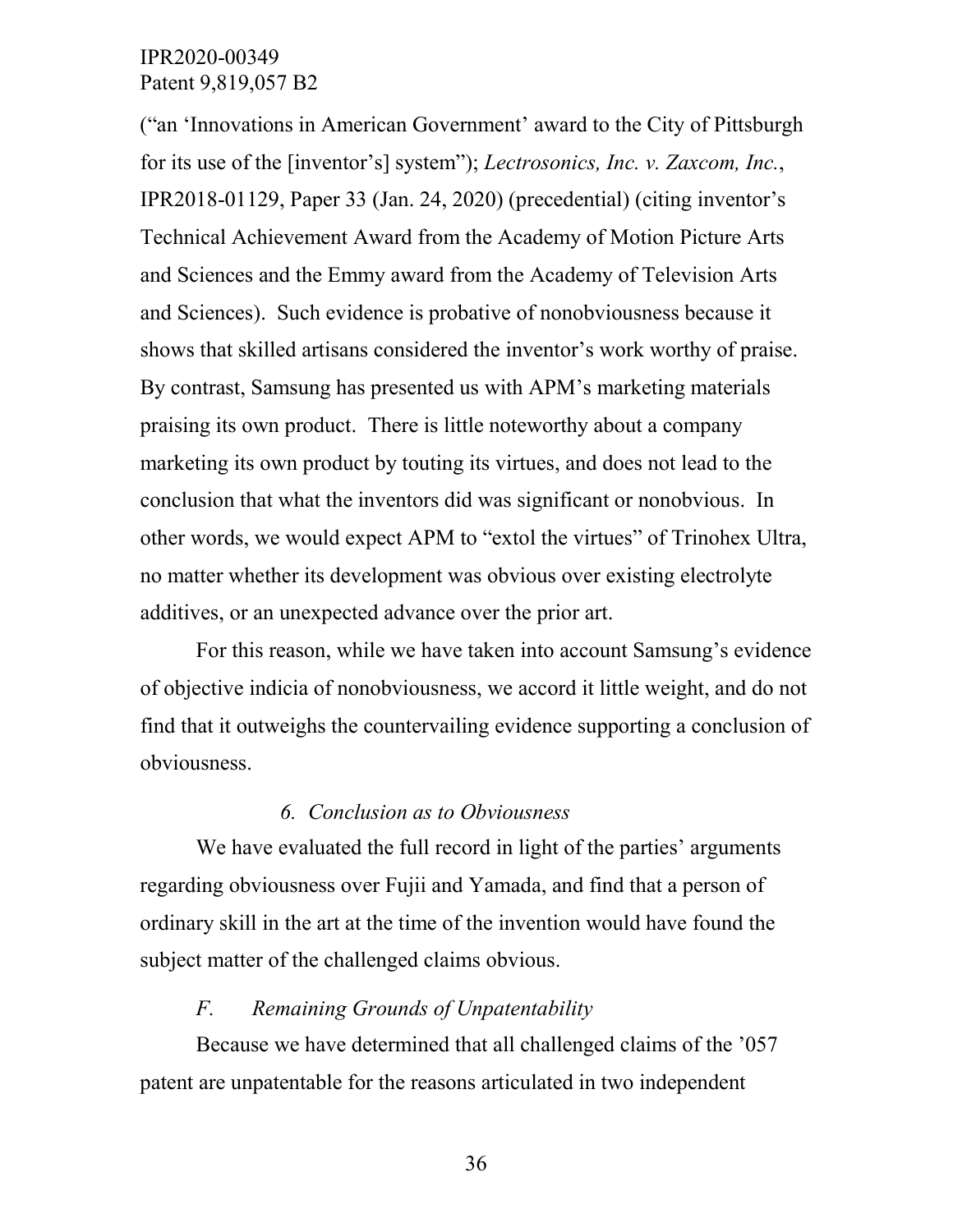grounds advanced by APM, we need not consider the other grounds on which trial was instituted.

#### V. CONCLUSION

Based on the evidence and arguments, we find that APM has met its burden as to the unpatentability of claims 1–5 and 13–17. In summary:

| <b>Claims</b>   | 35            | Reference(s)   | <b>Claims</b>   | <b>Claims</b>    |
|-----------------|---------------|----------------|-----------------|------------------|
|                 | <b>U.S.C.</b> |                | <b>Shown</b>    | <b>Not shown</b> |
|                 |               |                | Unpatentable    | Unpatentable     |
| $1-5$ , $13-17$ | 102(b)        | Shimura        | $1-5$ , $13-17$ |                  |
| $1-4$ , $13-16$ | 102(b)        | Kotani         |                 |                  |
| $1-5$ , $13-17$ | 103(a)        | Kotani, Yamada |                 |                  |
| $1-5$ , $13-17$ | 103(a)        | Fujii, Yamada  | $1-5$ , $13-17$ |                  |
| $1-5$ , $13-17$ | 103(a)        | Michot         |                 |                  |
| $1-5$ , $13-17$ | 103(a)        | Michot, Sakata |                 |                  |
| $1-5$ , $13-17$ | 103(a)        | Michot,        |                 |                  |
|                 |               | Takahashi      |                 |                  |
| Overall         |               |                | $1-5$ , $13-17$ |                  |
| Outcome         |               |                |                 |                  |

## VI. ORDER

In consideration of the foregoing, it is hereby:

ORDERED that APM's Motion to Exclude is *denied-in-part* and *dismissed-in-part*;

FURTHER ORDERED that Samsung's Motion to Exclude is *grantedin-part* and *dismissed-in-part*;

FURTHER ORDERED that claims 1–5 and 13–17 of U.S. Patent No. 9,819,057 B2 are *unpatentable*; and

FURTHER ORDERED that, because this Decision is final, a party to the proceeding seeking judicial review of the Decision must comply with the notice and service requirements of 37 C.F.R. § 90.2.